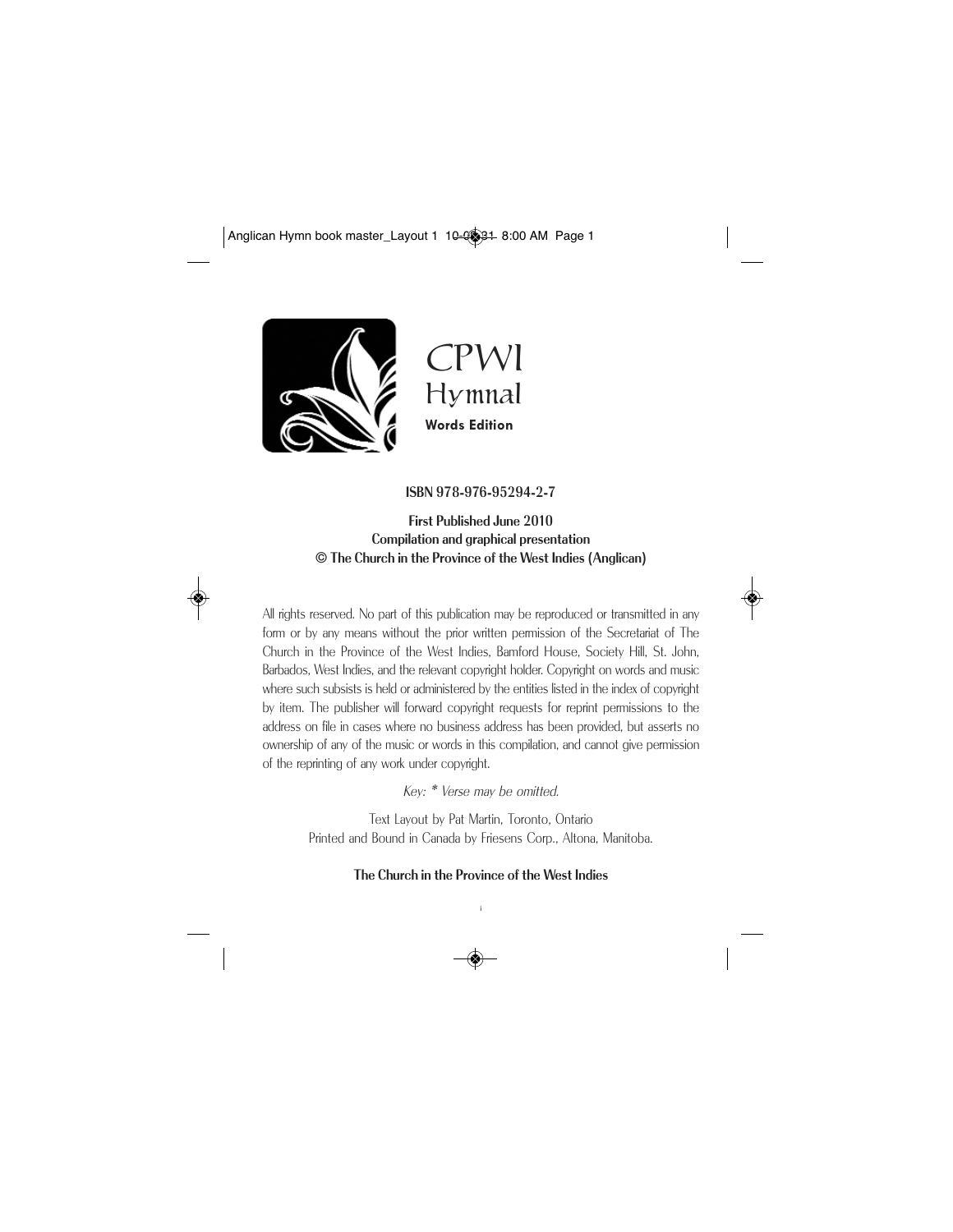# **TABLE OF CONTENTS**

| Title & Publication Information |    |
|---------------------------------|----|
| Table of Contents               |    |
| PREFACE                         | iv |

# HYMNS FOR THE CHURCH YEAR

| Morning   |     | Palm Sunday           | 126 |
|-----------|-----|-----------------------|-----|
| Evening   |     | Passion & Holy Week   | 131 |
| Sunday    | 30  | Good Friday           | 148 |
| Advent    | 34  | Easter                | 163 |
| Christmas | 57  | Rogation              | 189 |
| New Year  | 93  | Ascension             | 190 |
| Epiphany  | 96  | Pentecost             | 199 |
| Lent      | 110 | <b>Trinity Sunday</b> | 207 |

# GENERAL HYMNS

| God The Father                      | 213 | Christian Warfare        | 430 |
|-------------------------------------|-----|--------------------------|-----|
| God The Son                         | 245 | Faith, Hope & Love       | 441 |
| The Holy Spirit                     | 266 | Trust In God             | 461 |
| Church / Fellowship / Mission       | 298 | Prayer & Penitence       | 482 |
| Praise & Thanksgiving               | 360 | Repentance & Forgiveness | 492 |
| <b>Holy Scripture</b>               | 393 | Service & Witness        | 508 |
| Church Militant / Triumphant        | 401 | The Christian Life       | 542 |
| Christian Vocation & Pilgrimage 405 |     |                          |     |

# SACRAMENTS & OTHER OCCASIONS

| Holy Communion          | 568 | <b>Ember Days</b>   | 700 |
|-------------------------|-----|---------------------|-----|
| Holy Baptism            | 631 | Almsgiving          | 705 |
| For The Young           | 641 | <b>Hospitals</b>    | 706 |
| Confirmation            | 671 | Harvest             | 707 |
| Holy Matrimony          | 675 | Dedication Festival | 797 |
| Funerals/Commemorations | 685 | National            | 749 |



ii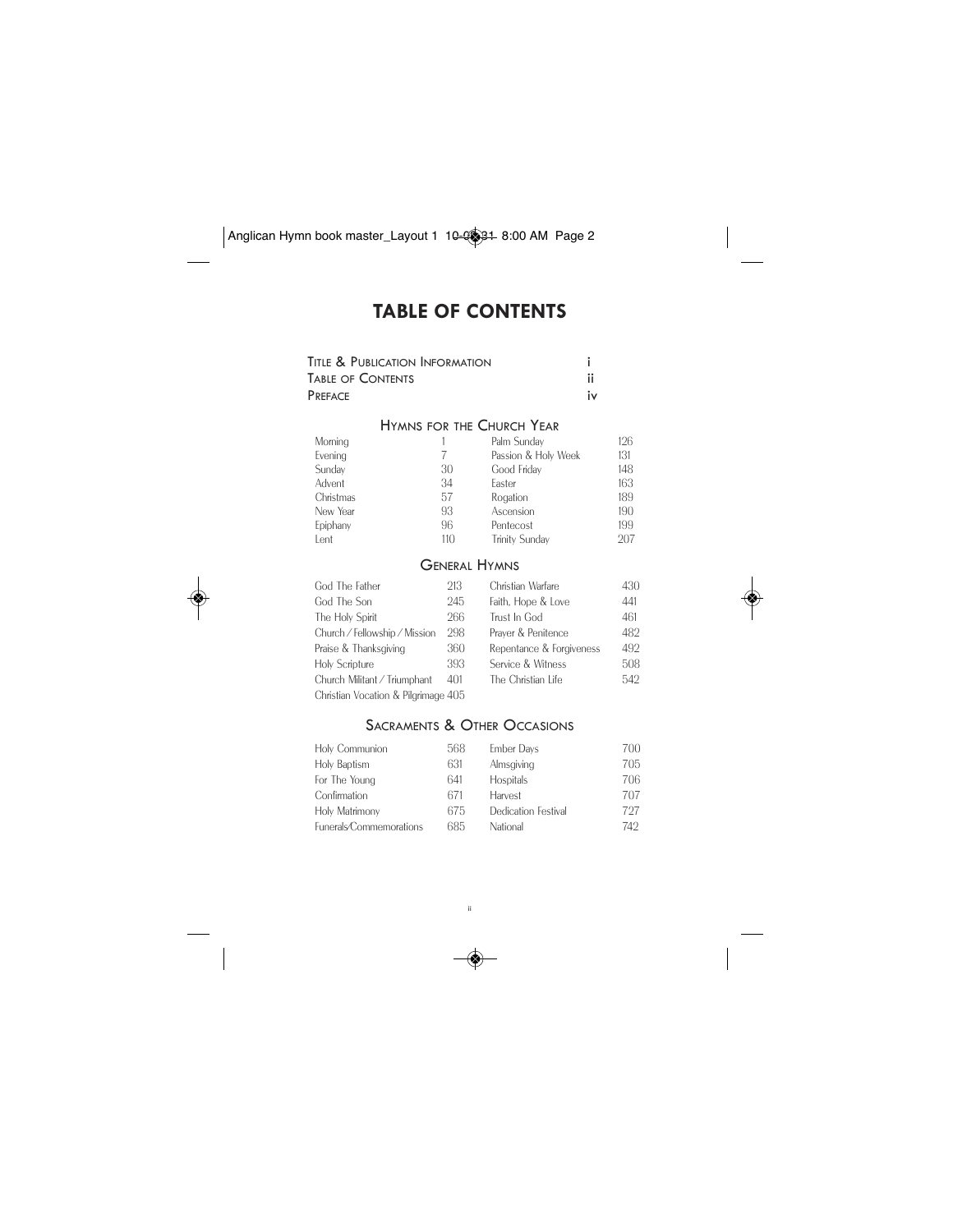# SAINTS' & OTHER HOLY DAYS

| The Blessed Virgin Mary  | 743 | St. Matthias                       | 801 |
|--------------------------|-----|------------------------------------|-----|
| St. Andrew               | 753 | St. Philip & St. James             | 802 |
| St. Stephen              | 756 | St. Bartholomew                    | 803 |
| St. John The Evangelist  | 780 | St. Matthew                        | 806 |
| Conversion Of St. Paul   | 757 | St. James The Great & St. John 807 |     |
| The Annunciation         | 762 | St. Simon & St. Jude               | 808 |
| The Presentation         | 769 | Evangelists & Saints               | 810 |
| St. Barnabas             | 773 | St. Mark                           | 811 |
| St. John The Baptist     | 774 | St. Luke                           | 812 |
| St. Joseph               | 781 | St. Mary Magdalene                 | 813 |
| St. Peter                | 782 | All Saints                         | 817 |
| The Transfiguration      | 785 | For Any Saint                      | 824 |
| St. Michael & All Angels | 791 | Holy Days: General                 | 830 |
| The Apostles             | 800 |                                    |     |

#### **CHORUSES**

Choruses 839

| <b>COPYRIGHT HOLDERS &amp; ADDRESSES</b> | v   |
|------------------------------------------|-----|
| <b>SCRIPTURAL REFRENCES</b>              | vii |
| AUTHORS, TRANSLATORS & SOURCES           |     |
| <b>FIRST LINES &amp; COMMON TITLES</b>   | xi  |

#### PROVINCIAL COMMISSION ON LITURGY & MUSIC

#### Members 2007—2009, Diocese

Rt. Rev. The Hon. A.C. Reid, D.D, Chairman, Diocesan Bishop, Jamaica & The Cayman Islands Prof. Canon N. Titus, Principal Emeritus, Codrington College, Barbados Rev. Canon Dr. W. Layne, Lecturer in Practical Theology, Codrington College, Barbados Ven. C.J. Moss (now Bishop of Guyana), The Bahamas & The Turks & Caicos Islands Rev. C. Walkine, The Bahamas & The Turks & Caicos Islands Mr. K. Fuller, O. D., Hymnologist, Project Co-ordinator, Jamaica & The Cayman Islands Mr. P. Forde, A.R.C.M., F.R.C.O., Barbados Mr. I. Hodge, North Eastern Caribbean & Aruba Members who have served at other times, Diocese Rt. Rev. G. Thompson, Assistant Bishop, The Bahamas & The Turks & Caicos Islands Mrs. J. Williams, MBE, A.G.O., North Eastern Caribbean & Aruba

Mr. C. Adderley, The Bahamas & The Turks & Caicos Islands Rev. Bro. A. Michael, S.S.F., Jamaica & The Cayman Islands Mrs. M. Ashley, T.S.S.F., Jamaica & The Cayman Islands

iii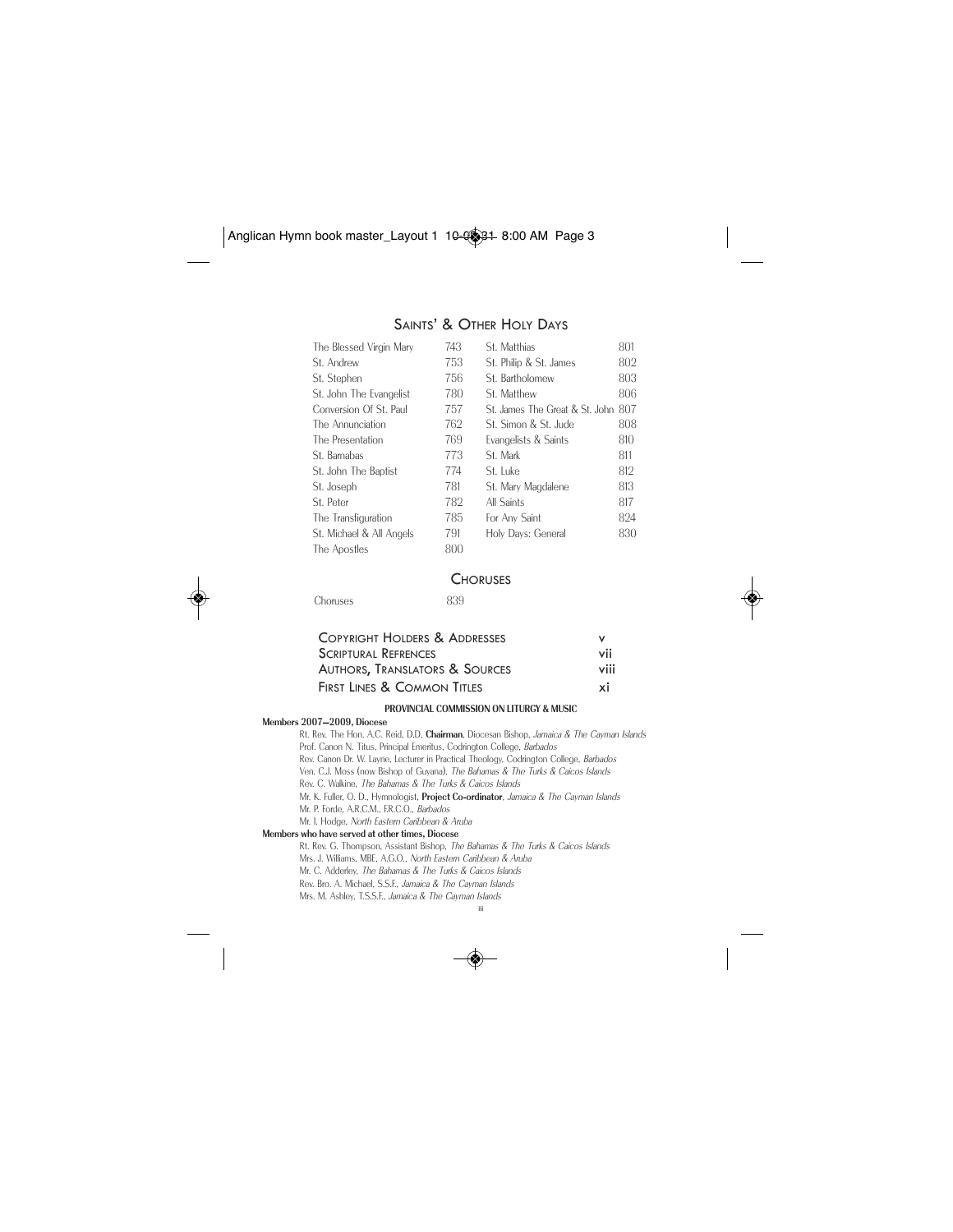HYMNS FOR THE CHURCH YEAR

- 1 At even, ere the sun was set, the sick, O Lord, around thee lay; O in what divers pains they met! O with what joy they went away! 10
	- 2 Once more 'tis eventide, and we oppressed with various ills draw near; what if thy form we cannot see? We know and feel that thou art here.
	- 3 O Saviour Christ, our woes dispel; for some are sick, and some are sad, and some have never loved thee well, and some have lost the love they had;
	- 4 and some have found the world is vain, yet from the world they break not free; and some have friends who give them pain, yet have not sought a friend in thee;
	- 5 and none, O Lord, have perfect rest, for none are wholly free from sin; and they who fain would serve thee best are conscious most of wrong within.
	- 6 O Saviour Christ, thou too art man; thou hast been troubled, tempted, tried; thy kind but searching glance can scan the very wounds that shame would hide;
	- 7 thy touch has still its ancient power; no word from thee can fruitless fall: hear, in this solemn evening hour, and in thy mercy heal us all.

Words: Henry Twells (1823–1900) **ANGELUS**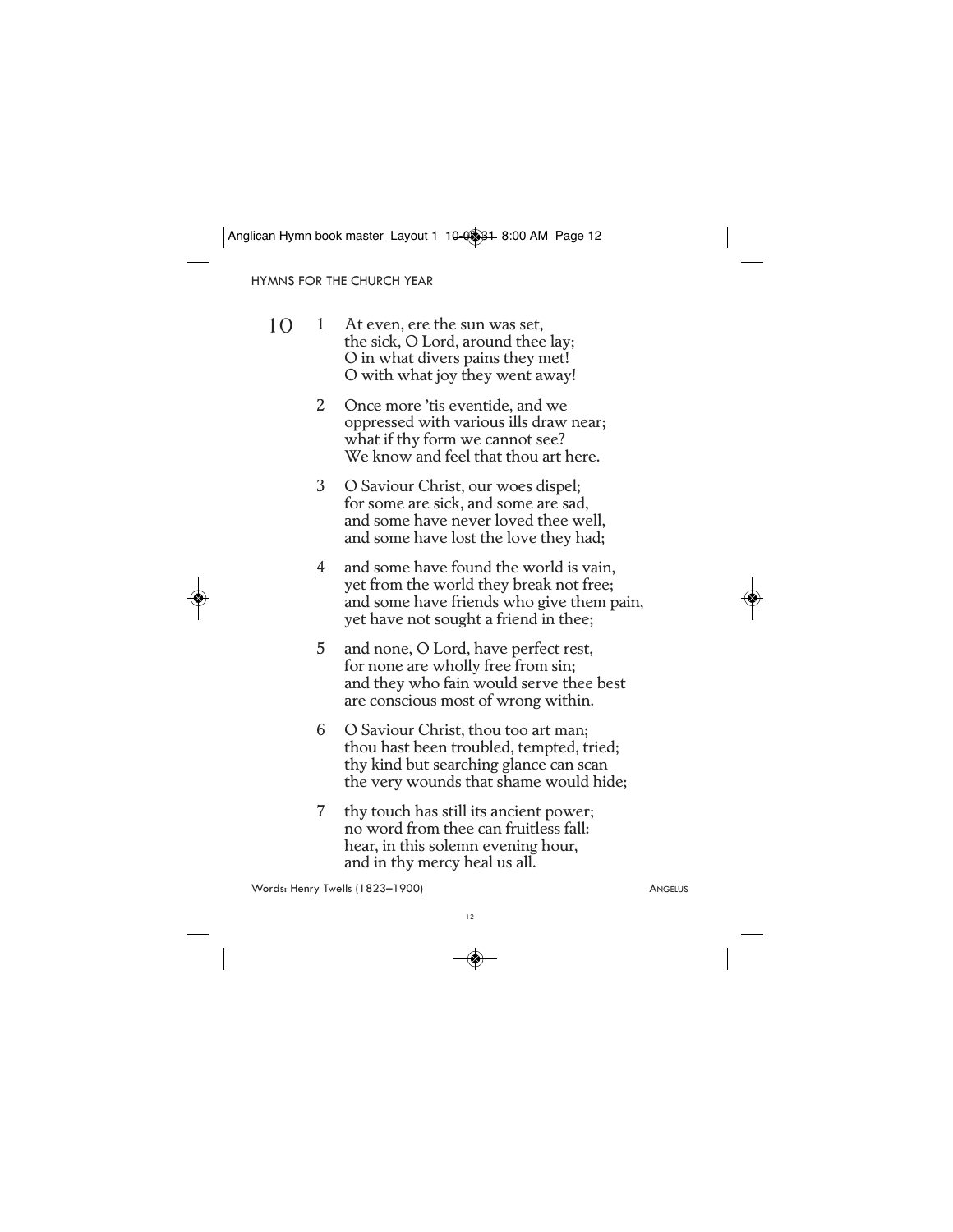Evening

# *Refrain*

4 When for ever from our sight pass the stars, the day, the night, Lord of angels, on our eyes let eternal morn arise, and shadows end.

# *Refrain*

Words: Mary Artemesia Lathbury **SENNEN (CHAUTAUQUA)** (1841–1913), 1877

- 1 Father Divine, I come to thee, I yield, a captive, to thy sway, that love's gold chain may set me free for all the burden of the day. 14
	- 2 I come not to avoid my care, I come not to desert the strife; I come to seek new strength to bear, I fly to find new power for life.
	- 3 Many there be that seek thy face to meet the hour of parting breath, but 'tis for earth I need thy grace life is more solemn still than death.
	- 4 When morning gilds the porch of day, I feel so vile amid the glow that I should faint, didst thou not say: I make thee whiter than the snow.
	- 5 When noontide brings its work to all, I find my task so hard to be, that I should sink, didst thou not call: my strength is perfected in thee.

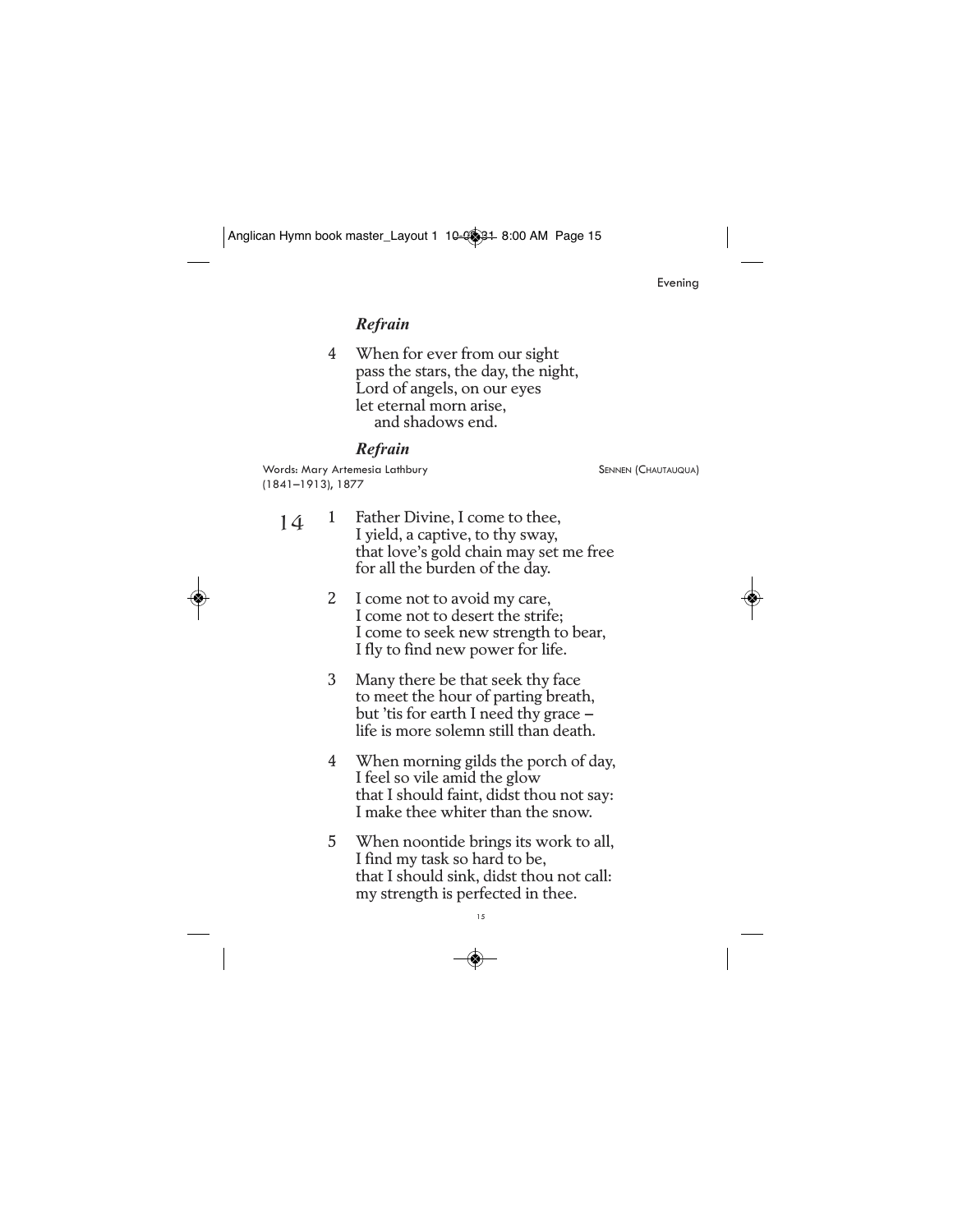HYMNS FOR THE CHURCH YEAR

- 6 When darkness leads the world to rest; the silent burden of the night would crush; but for thy message blest: at evening time there shall be light.
- 7 O may these streams of golden light to all my desert way be given, till faith itself is lost in sight, and days on earth be days of heaven.

Words: George Matheson (1842-1906) MOTHERLAND

- *May be sung as a round.* 15
	- 1 Glory to thee, my God, this night for all the blessings of the light; keep me, O keep me, King of kings, beneath thy own almighty wings.
	- 2 Forgive me, Lord, for thy dear Son, the ill that I this day have done, that with the world, myself, and thee, I, ere I sleep, at peace may be.
	- 3 Teach me to live, that I may dread the grave as little as my bed; teach me to die, that so I may rise glorious at the awful day.
	- 4 O may my soul on thee repose, and may sweet sleep mine eyelids close, sleep that may me more vigorous make to serve my God when I awake.

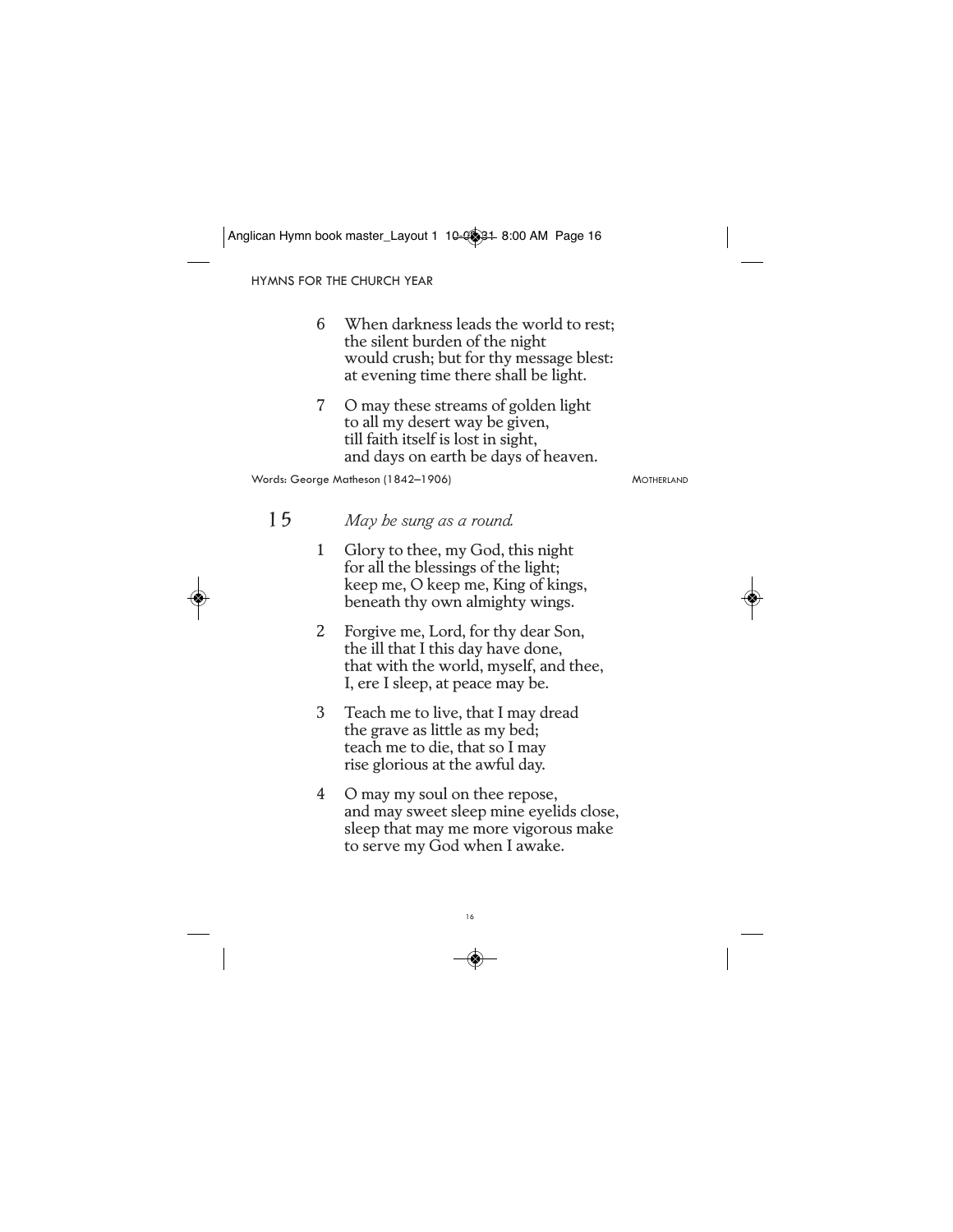$\begin{picture}(120,10) \put(0,0){\line(1,0){10}} \put(15,0){\line(1,0){10}} \put(15,0){\line(1,0){10}} \put(15,0){\line(1,0){10}} \put(15,0){\line(1,0){10}} \put(15,0){\line(1,0){10}} \put(15,0){\line(1,0){10}} \put(15,0){\line(1,0){10}} \put(15,0){\line(1,0){10}} \put(15,0){\line(1,0){10}} \put(15,0){\line(1,0){10}} \put(15,0){\line($ 

|    |   | lican Hymn book master_Layout 1 10-0 <sup>2</sup> 31-8:00 AM Page 39                                                                              |                                                |  |
|----|---|---------------------------------------------------------------------------------------------------------------------------------------------------|------------------------------------------------|--|
|    |   |                                                                                                                                                   | Advent                                         |  |
|    | 4 | Our glad hosannas, Prince of Peace,<br>thy welcome shall proclaim;<br>and heaven's eternal arches ring<br>with thy beloved name.                  |                                                |  |
|    |   | Words: Philip Doddridge (1702-1751)                                                                                                               | <b>BRISTOL</b><br><b>BRISTOL (FAUXBOURDON)</b> |  |
| 41 | 1 | Hark! A thrilling voice is sounding;<br>'Christ is nigh,' it seems to say;<br>'Cast away the dreams of darkness,<br>O ye children of the day!'    |                                                |  |
|    | 2 | Wakened by the solemn warning,<br>let the earth-bound soul arise;<br>Christ, her Sun, all ill dispelling,<br>shines upon the morning skies.       |                                                |  |
|    | 3 | Lo, the Lamb, so long expected,<br>comes with pardon down from heaven;<br>let us haste, with tears of sorrow,<br>one and all to be forgiven;      |                                                |  |
|    | 4 | that when next he comes with glory,<br>and the world is wrapped in fear,<br>with his mercy he may shield us,<br>and with words of love draw near. |                                                |  |
|    | 5 | Honour, glory, might, and blessing<br>to the Father and the Son,<br>with the everlasting Spirit,<br>while eternal ages run.                       |                                                |  |
|    |   | Words: anonymous, from Vox clara ecce intonat, 6th century, Latin;<br>translation: Edward Caswall (1814-1878)                                     | <b>MERTON</b>                                  |  |
|    |   | 39                                                                                                                                                |                                                |  |

 $\begin{picture}(20,5) \put(0,0){\line(1,0){10}} \put(15,0){\line(1,0){10}} \put(15,0){\line(1,0){10}} \put(15,0){\line(1,0){10}} \put(15,0){\line(1,0){10}} \put(15,0){\line(1,0){10}} \put(15,0){\line(1,0){10}} \put(15,0){\line(1,0){10}} \put(15,0){\line(1,0){10}} \put(15,0){\line(1,0){10}} \put(15,0){\line(1,0){10}} \put(15,0){\line(1,$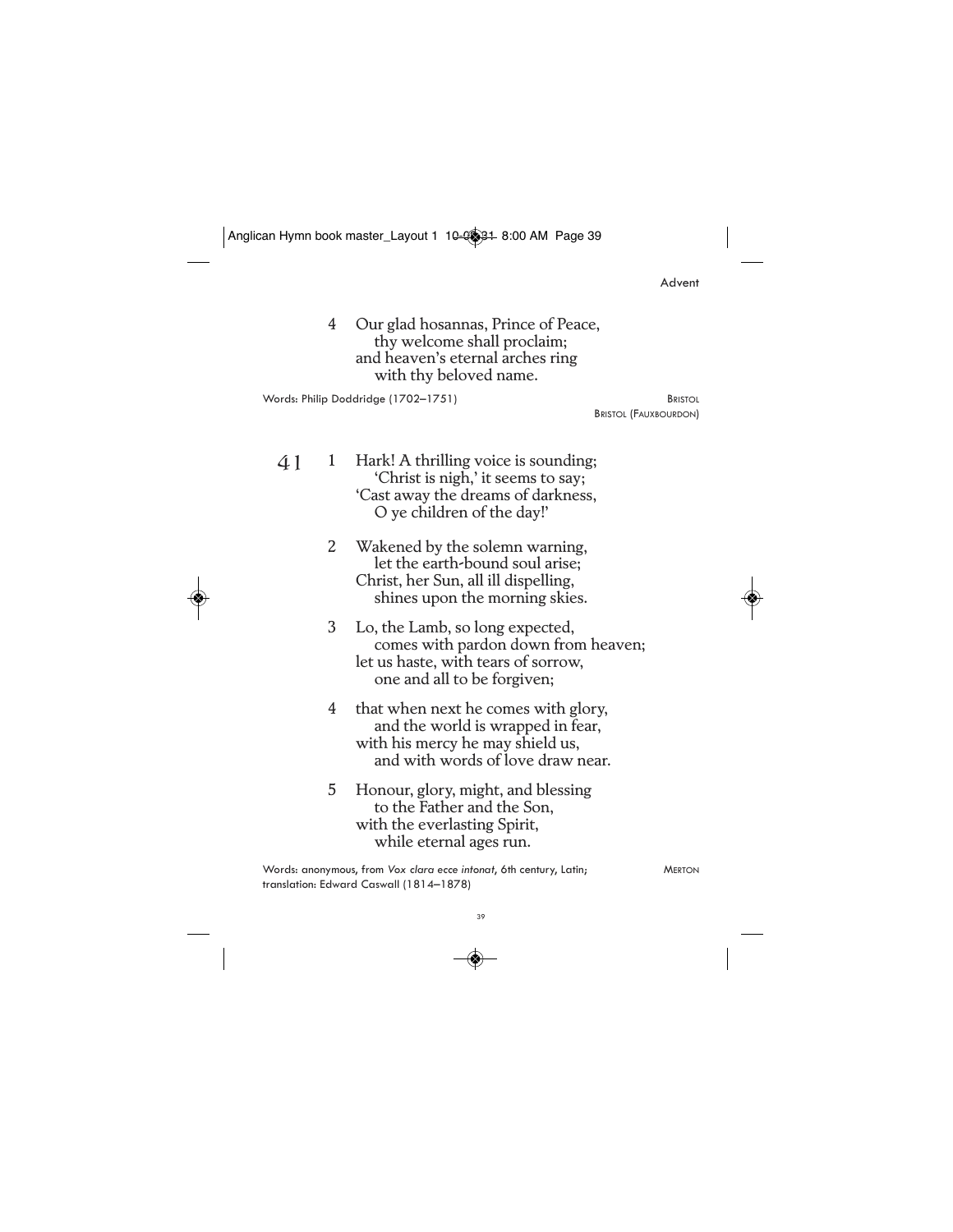### Christmas

6 Yea, faith can pierce the cloud which veils thy glory now; we hail thee God, before whose throne the angels prostrate bow.

7 Our sinful pride to cure with that pure love of thine, O be thou born within our hearts, most holy Child divine.

Words: Charles Coffin (1676–1749), ST GEORGE (GAUNTLETT) from *Jam desinant suspiria*, Latin; translation: James Russell Woodford (1820–1885), and Editors of *Hymns Ancient and Modern*

67

1 Good Christian friends, rejoice with heart and soul and voice; give ye heed to what we say; Jesus Christ is born today; ox and ass before him bow, and he is in the manger now. Christ is born today! Christ is born today!

2 Good Christian friends, rejoice with heart and soul and voice; now ye hear of endless bliss; Jesus Christ was born for this! He hath opened heaven's door, and we are blest for evermore. Christ was born for this! Christ was born for this!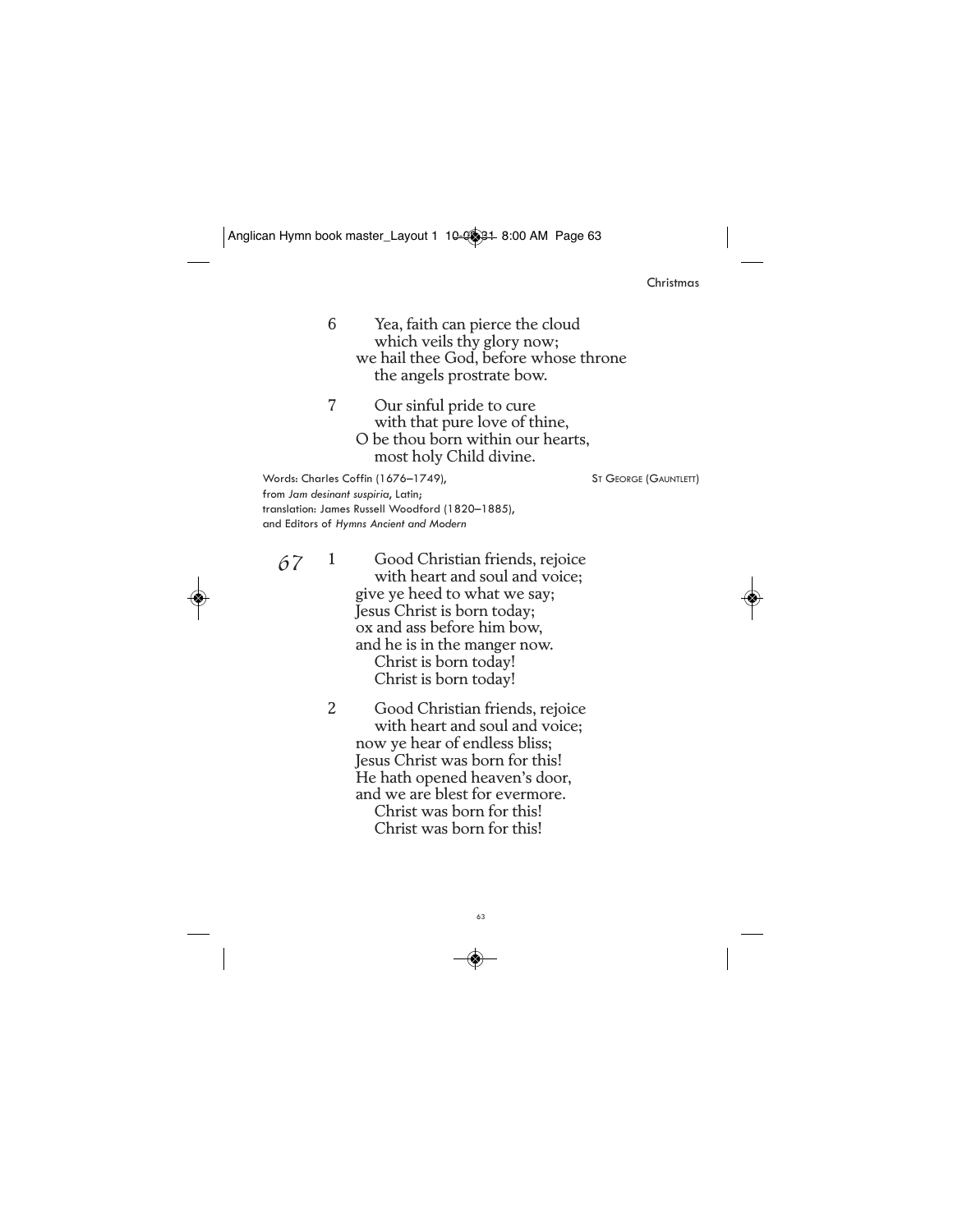HYMNS FOR THE CHURCH YEAR

3 Good Christian friends, rejoice with heart and soul and voice; now ye need not fear the grave: Jesus Christ was born to save! Calls you one and calls you all to gain his everlasting hall. Christ was born to save! Christ was born to save!

Words: anonymous, from Latin and German; In Bullion and Dulci JUBILO translation: John Mason Neale (1818–1866), alt.

1 Hark! The herald-angels sing glory to the new-born King, peace on earth, and mercy mild, God and sinners reconciled. Joyful, all ye nations, rise, join the triumph of the skies; with the angelic host proclaim, 'Christ is born in Bethlehem.' 68

# *Refrain:*

*Hark! The herald*-*angels sing glory to the new*-*born King.*

2 Christ, by highest heaven adored, Christ, the everlasting Lord, late in time behold him come, offspring of a Virgin's womb. Veiled in flesh the Godhead see! Hail, the incarnate Deity! Pleased as Man with man to dwell, Jesus, our Emmanuel.

# *Refrain*

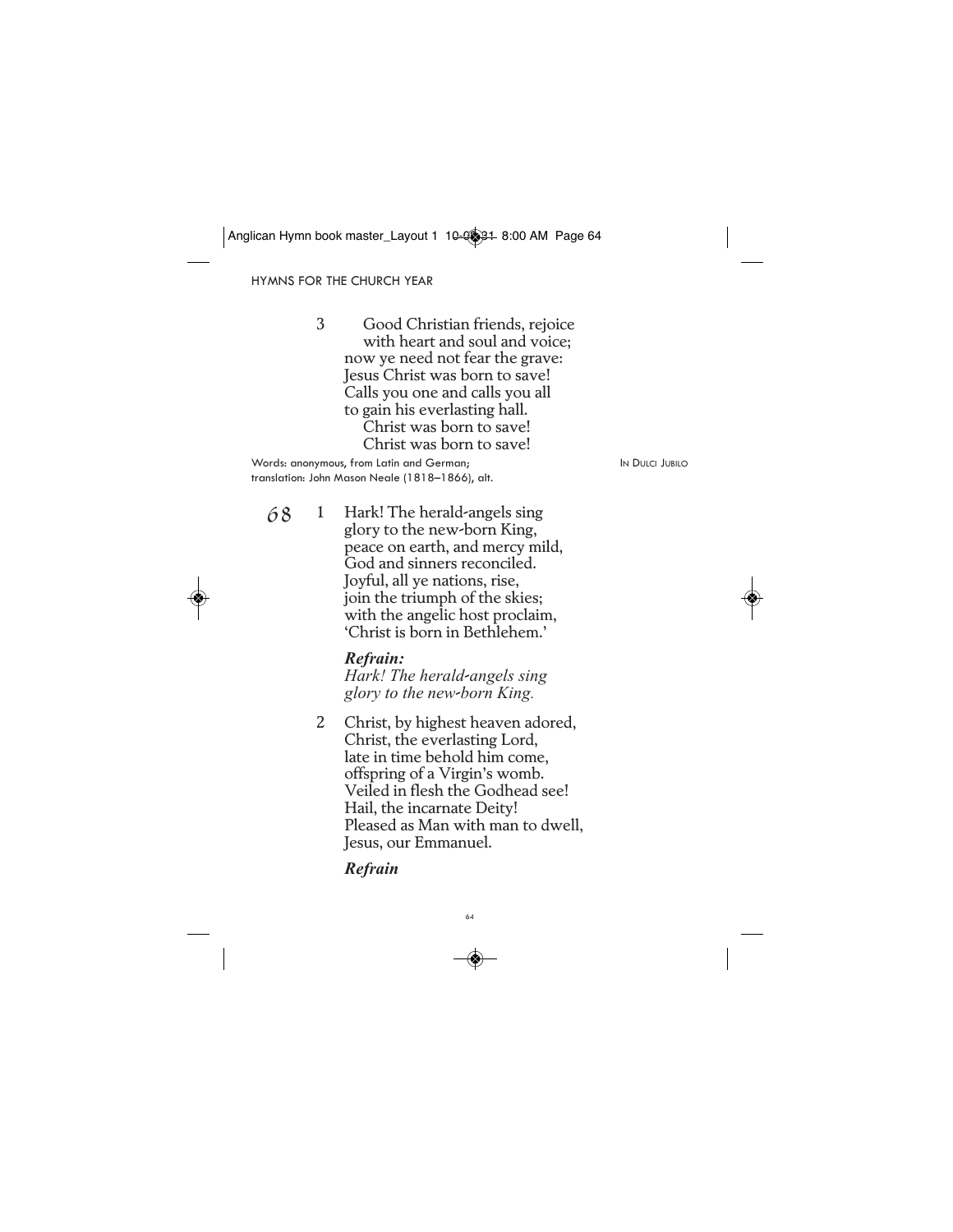| :pipnan |  |  |  |
|---------|--|--|--|
|         |  |  |  |

- 4 The Saviour Jesus, well-beloved! His name we will profess, like him desirous to fulfill God's will in righteousness.
- 5 No more we'll count ourselves our own but his in bonds of love. Oh, may such bonds for ever draw our souls to things above! Words: Reginald Heber (1783-1826), alt. THIS ENDRIS NIGHT

- 1 O worship the Lord in the beauty of holiness, bow down before him, his glory proclaim; with gold of obedience and incense of lowliness, kneel and adore him, the Lord is his name. 103
	- 2 Low at his feet lay thy burden of carefulness, high on his heart he will bear it for thee, comfort thy sorrows, and answer thy prayerfulness, guiding thy steps as may best for thee be.
	- 3 Fear not to enter his courts in the slenderness of the poor wealth thou wouldst reckon as thine:
		- truth in its beauty and love in its tenderness: these are the offerings to lay on his shrine.
	- 4 These, though we bring them in trembling and fearfulness, he will accept for the name that is dear; mornings of joy give for evenings of tearfulness,
		- trust for our trembling, and hope for our fear.

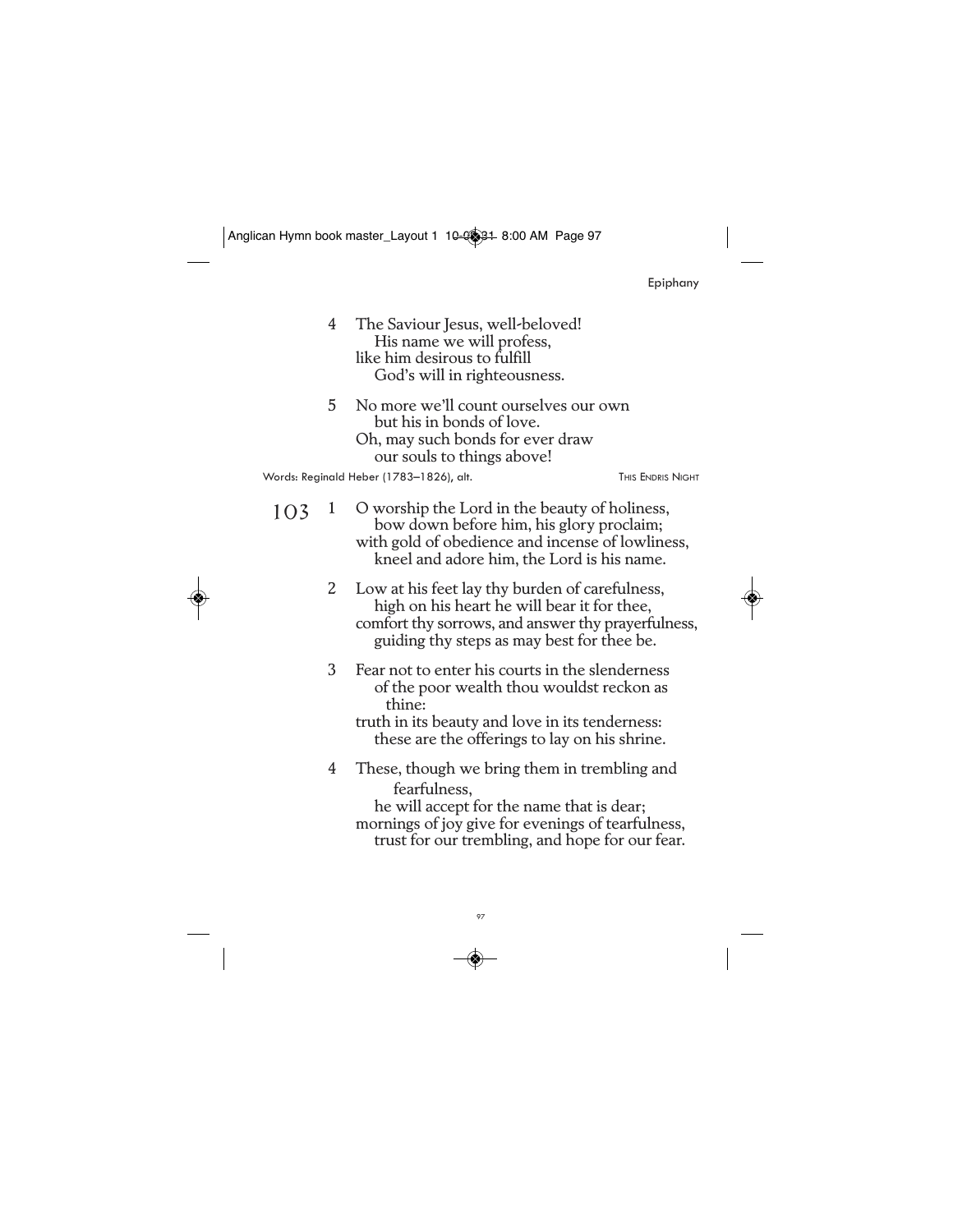HYMNS FOR THE CHURCH YEAR

|     | 5 | O worship the Lord in the beauty of holiness<br>bow down before him, his glory proclaim;<br>with gold of obedience and incense of lowliness,<br>kneel and adore him, the Lord is his name.                                                        |  |
|-----|---|---------------------------------------------------------------------------------------------------------------------------------------------------------------------------------------------------------------------------------------------------|--|
|     |   | Words: John Samuel Bewley Monsell (1811–1875)<br><b>WAS LEBET (DRAPER)</b>                                                                                                                                                                        |  |
| 104 | 1 | Songs of thankfulness and praise,<br>Jesu, Lord, to thee we raise,<br>manifested by the star<br>to the sages from afar;<br>branch of royal David's stem<br>in thy birth at Bethlehem:<br>anthems be to thee addrest,<br>God in Man made manifest. |  |
|     | 2 | Manifest at Jordan's stream,<br>Prophet, Priest, and King supreme;<br>and at Cana wedding-guest<br>in thy Godhead manifest;<br>manifest in power divine,<br>changing water into wine:<br>anthems be to thee addrest,<br>God in Man made manifest. |  |

3 Manifest in making whole palsied limbs and fainting soul; manifest in valiant fight, quelling all the devil's might; manifest in gracious will, ever bringing good from ill: anthems be to thee addrest, God in Man made manifest.

98

◈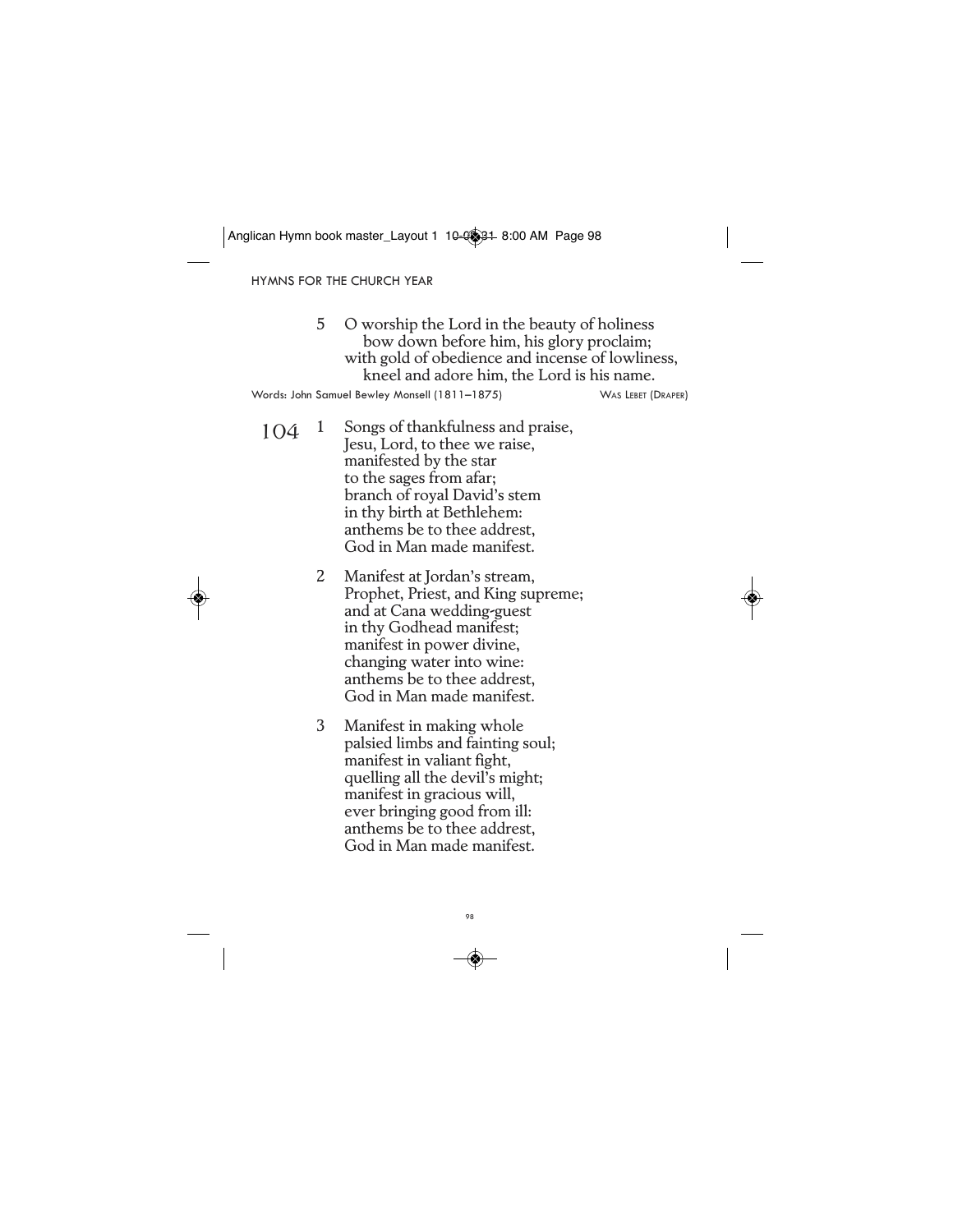Passion & Holy Week

- 1 Lord Jesu, when we stand afar, and gaze upon thy holy cross, in love of thee and scorn of self, O may we count the world as loss! 135
	- 2 When we behold thy bleeding wounds, and the rough way that thou hast trod, make us to hate the load of sin that lay so heavy on our God.
	- 3 O holy Lord, uplifted high, with outstretched arms, in mortal woe, embracing in thy wondrous love the sinful world that lies below,
	- 4 Give us an everliving faith, to gaze beyond the things we see; and in the mystery of thy death draw us and all men unto thee.

Words: William Walsham How (1823-1897) ST SEPULCHRE

- Lord, when we bend before thy throne, and our confessions pour, teach us to feel the sins we own, and hate what we deplore.  $136^{1}$ 
	- 2 Our broken spirits pitying see; true penitence impart; then let a kindling glance from thee beam hope upon the heart.
	- 3 When we disclose our wants in prayer, may we our wills resign, and not a thought our bosoms share which is not wholly thine.

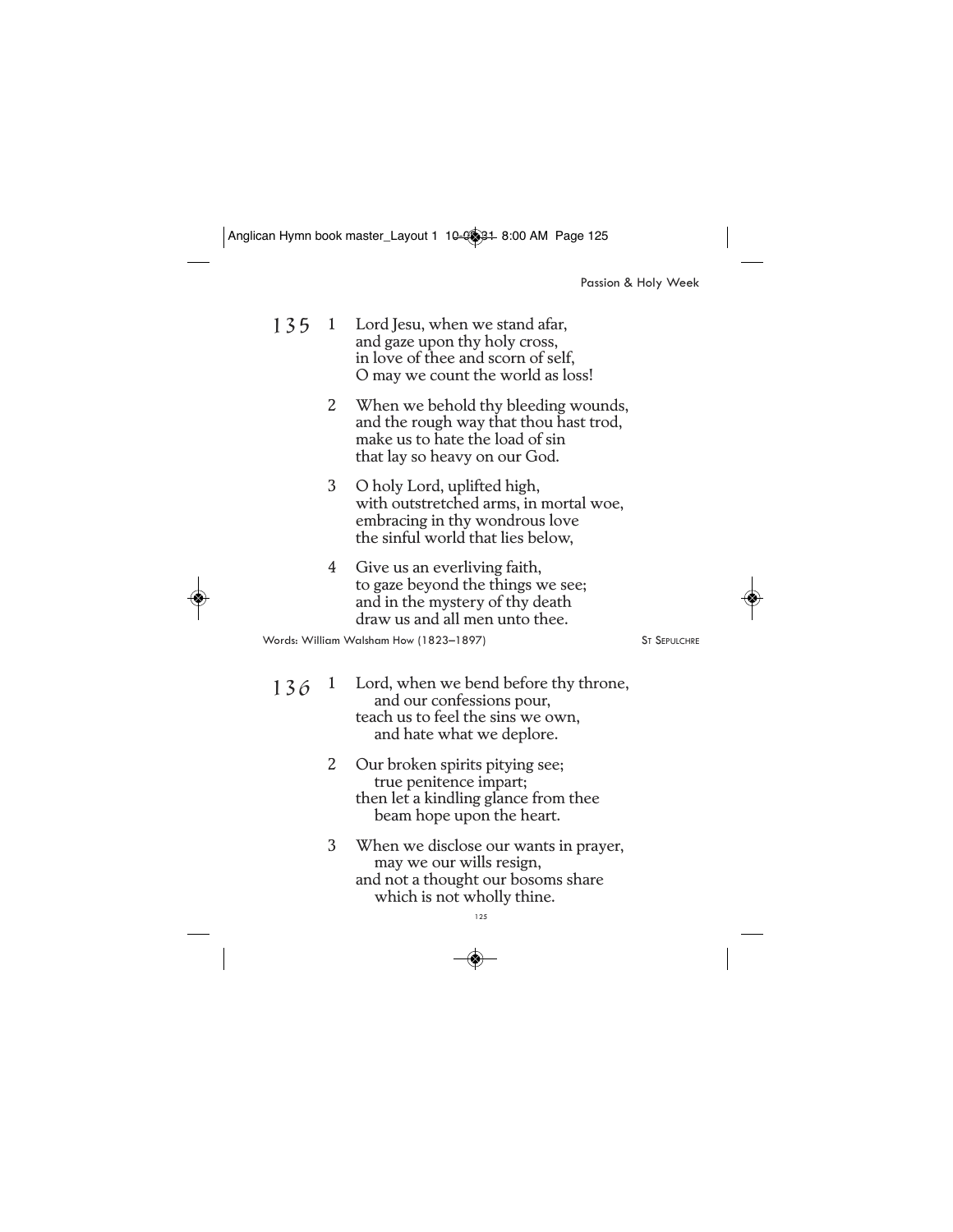God The Father

My God, how wonderful thou art, thy majesty how bright, how beautiful thy mercy-seat, in depths of burning light! 2 How dread are thine eternal years, O everlasting Lord, by prostrate spirits day and night incessantly adored! 3 How wonderful, how beautiful, the sight of thee must be, thine endless wisdom, boundless power, and awful purity! 4 Oh, how I fear thee, Living God, with deepest, tenderest fears; and worship thee with trembling hope, and penitential tears! 5 Yet I may love thee too, O Lord, almighty as thou art, for thou hast stooped to ask of me the love of my poor heart. 6 No earthly father loves like thee, no mother, e'er so mild, bears and forbears as thou hast done with me thy sinful child. 7 Father of Jesus, love's reward! What rapture will it be, prostrate before thy throne to lie, and gaze and gaze on thee. Words: Frederick William Faber (1814–1863) WESTMINSTER (TURLE) 232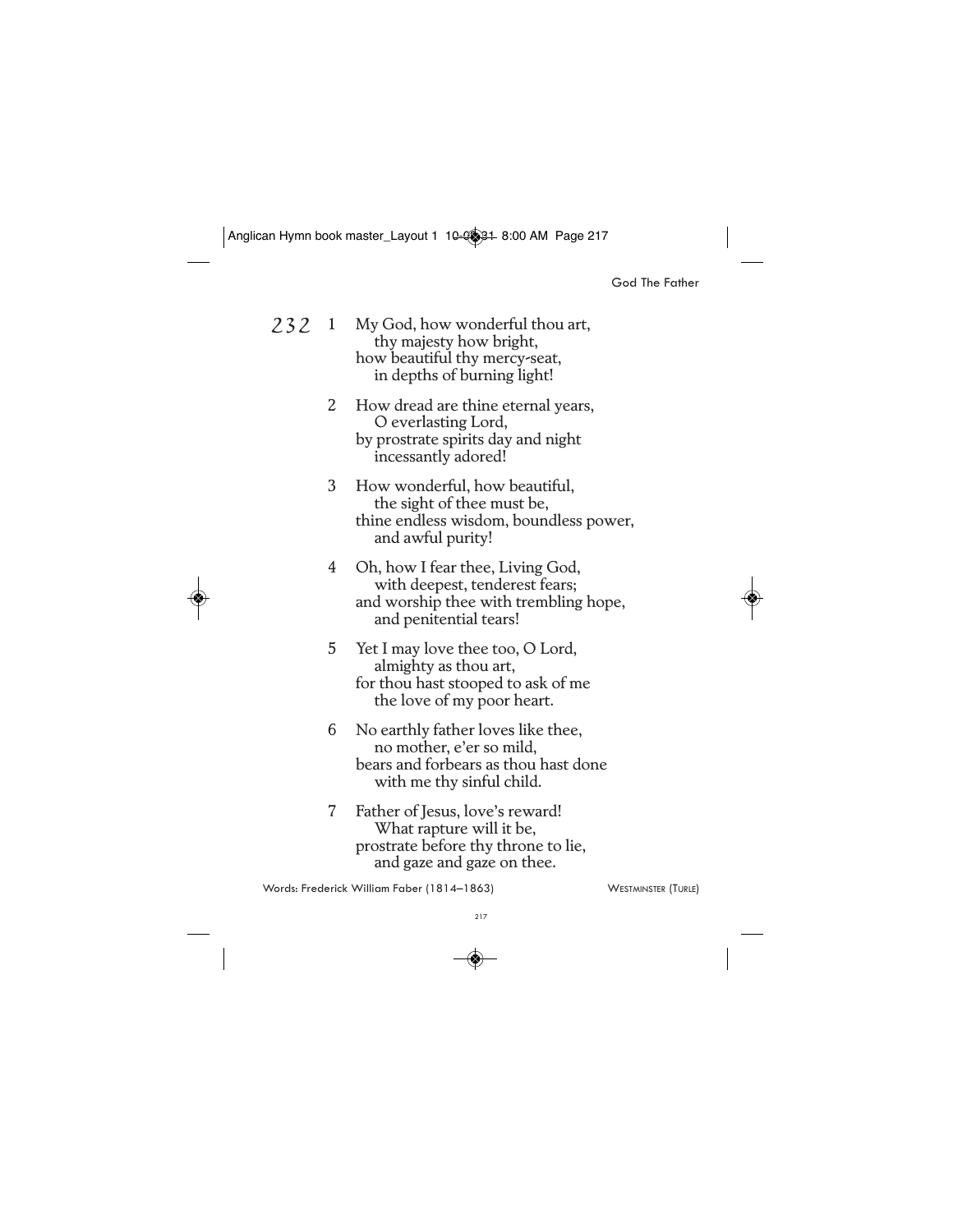Church/Fellowship/Mission

God of grace and God of glory, on thy people pour thy power; now fulfil thy church's story; bring her bud to glorious flower. Grant us wisdom, grant us courage, for the facing of this hour, for the facing of this hour. 313

> 2 Lo, the hosts of evil round us scorn thy Christ, assail his ways; from the fears that long have bound us free our hearts to faith and praise. Grant us wisdom, grant us courage, for the living of these days, for the living of these days.

3 Cure thy children's warring madness, bend our pride to thy control; shame our wanton selfish gladness, rich in goods and poor in soul. Grant us wisdom, grant us courage, lest we miss thy kingdom's goal, lest we miss thy kingdom's goal.

4 Set our feet on lofty places, gird our lives that they may be armoured with all Christlike graces in the fight to set men free. Grant us wisdom, grant us courage, that we fail not man nor thee, that we fail not man nor thee. Words: Harry Emerson Fosdick (1878–1969), alt. CWM CWM RHONDDA

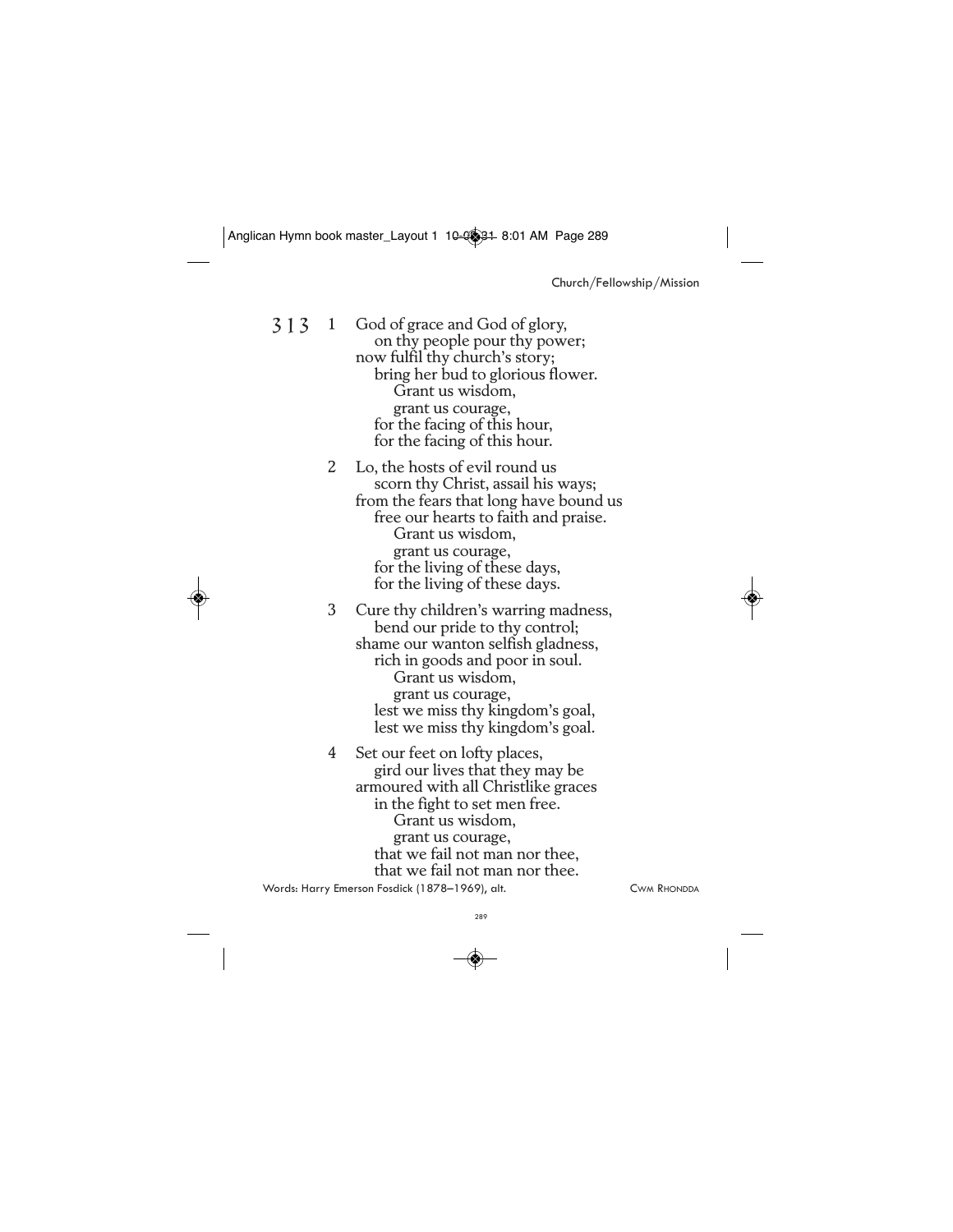Holy Scripture

Break thou the bread of life, dear Lord, to me, as thou didst break the loaves beside the sea: beyond the sacred page I seek thee, Lord; my spirit pants for thee, O living Word! 2 Thou art the bread of life, O Lord, to me, thy holy word the truth that saveth me. Give me to eat and live with thee above; teach me to love thy truth, for thou art love. 393

3 O send thy Spirit, Lord, now unto me, that he may touch my eyes, and make me see: show me the truth concealed within thy word, and in thy book revealed I see thee, Lord.

4 Bless thou the truth, dear Lord, to me, to me, as thou didst bless the bread by Galilee: then shall all bondage cease, all fetters fall, and I shall find my peace, my all in all!

Words: Mary Artemesia Lathbury (1841-1913), st. 1, 4, 1877, LATHBURY and Alexander Groves (1842–1909), st. 2, 3

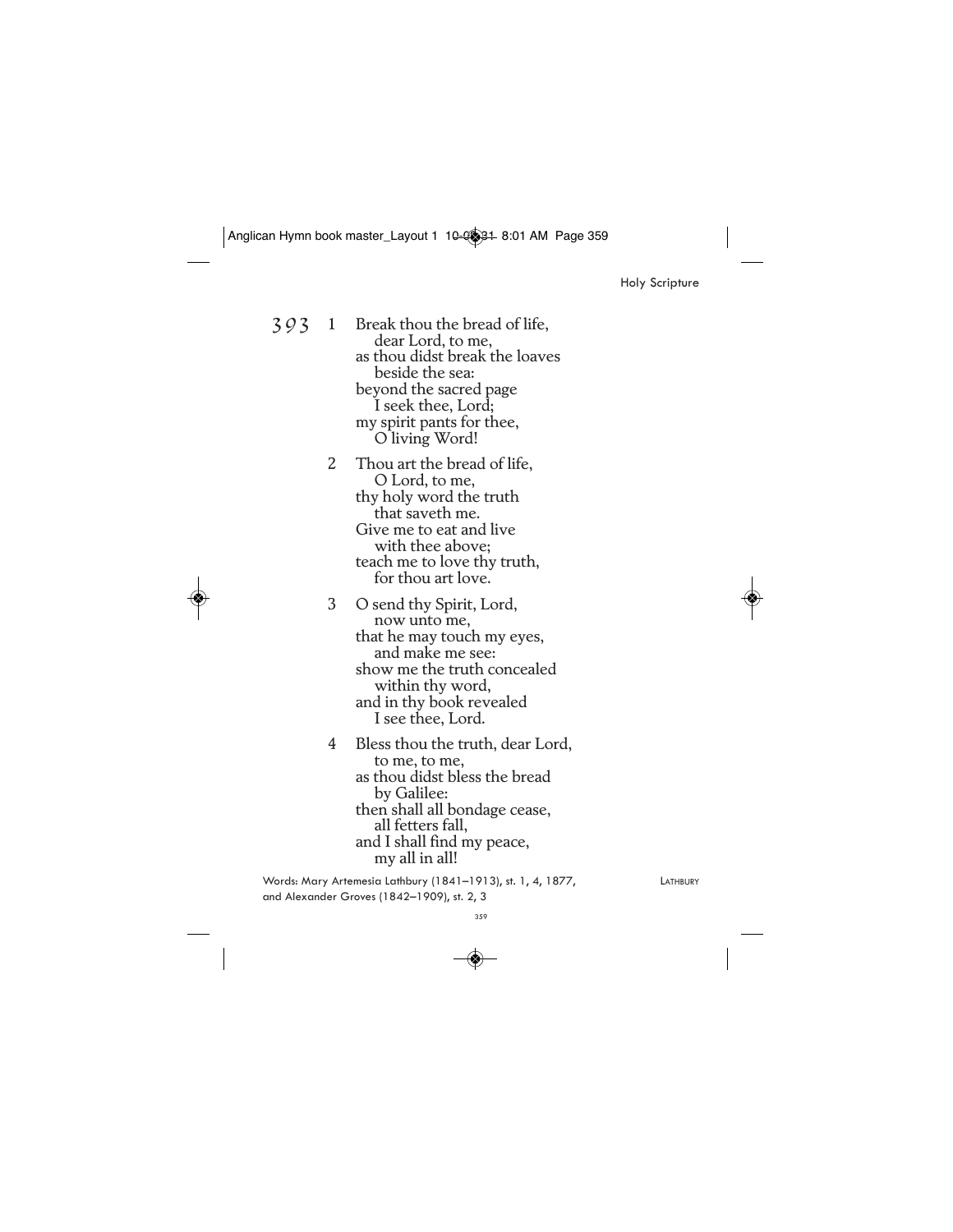GENERAL HYMNS

2 thy promises my hope, thy providence my guard, thine arm my strong support, thyself my great reward.

Words: Christopher Wordsworth (1807–1885) EDEN

- 1 Lord, thy word abideth, and our footsteps guideth; who its truth believeth light and joy receiveth. 397
	- 2 When our foes are near us, then thy word doth cheer us, word of consolation, message of salvation.
	- 3 When the storms are o'er us, and dark clouds before us, then its light directeth, and our way protecteth.
	- 4 Who can tell the pleasure, who recount the treasure, by thy word imparted to the simple-hearted?
	- 5 Word of mercy, giving succour to the living; word of life, supplying comfort to the dying!
	- 6 O that we discerning its most holy learning, Lord, may love and fear thee, evermore be near thee.

Words: Henry Williams Baker (1821–1877) RAVENSHAW

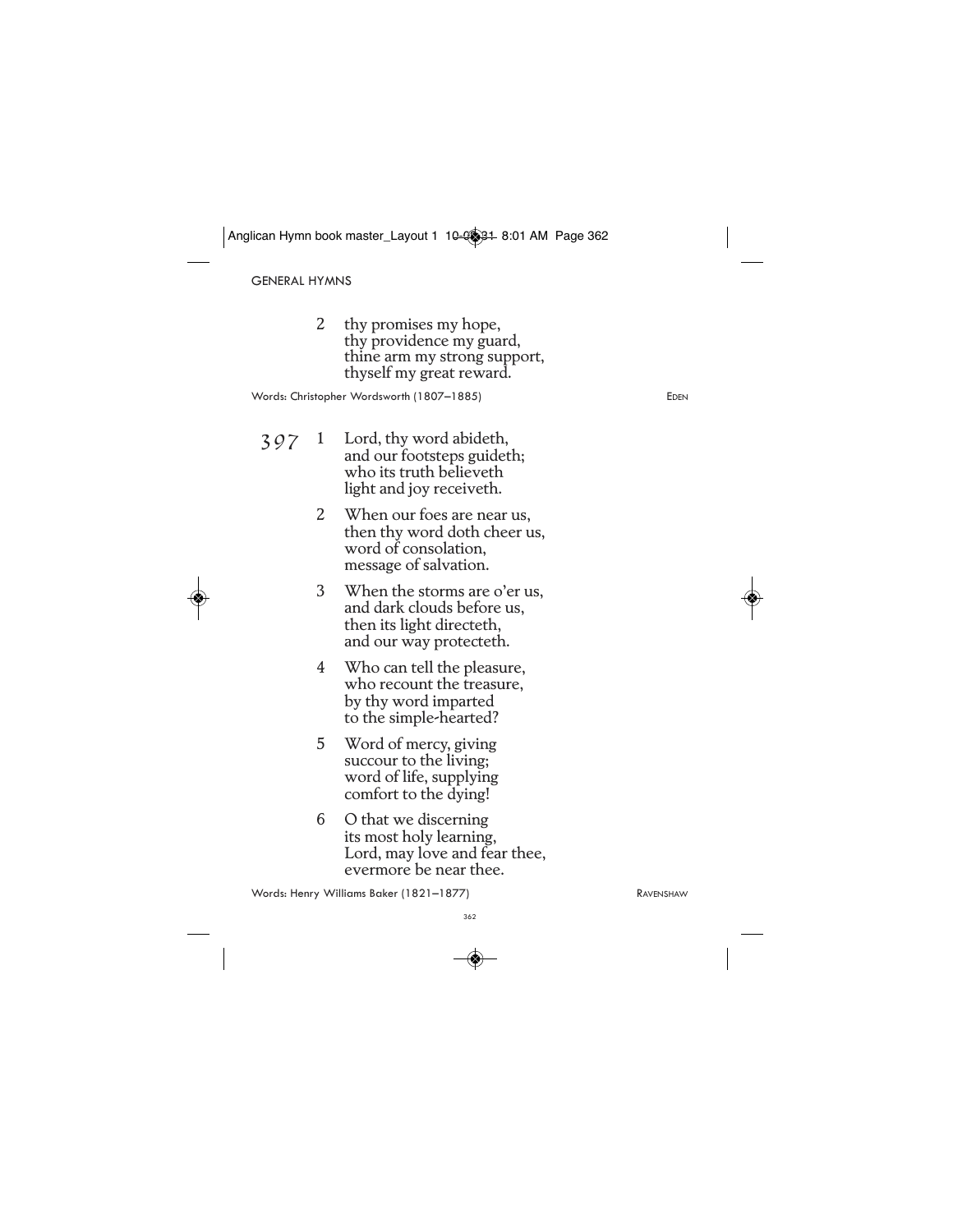GENERAL HYMNS

- 1 Be still, my soul: the Lord is at your side; bear patiently the cross of grief and pain; leave to your God to order and provide; in every change he faithful will remain. Be still, my soul: your best, your heavenly friend, through thorny ways, leads to a joyful end. 408
	- 2 Be still, my soul: your God will undertake to guide the future as he has the past. Your hope, your confidence let nothing shake, all now mysterious shall be clear at last. Be still, my soul: the tempests still obey his voice, who ruled them once on Galilee.
	- 3 Be still, my soul: the hour is hastening on when we shall be for ever with the Lord, when disappointment, grief and fear are gone, sorrow forgotten, love's pure joy restored. Be still, my soul: when change and tears are past, all safe and blessèd we shall meet at last.

Words: Katharina von Schlegel (1697–1768), FINLANDIA from *Stille, meine Wille, dein Jesus hilft siegen*, German; translation: Jane Laurie Borthwick (1813–1897), alt.

Be thou my vision, O Lord of my heart, be all else but naught to me, save that thou art; be thou my best thought in the day and the night,  $409 - 1$ 

both waking and sleeping, thy presence my light.

2 Be thou my wisdom, be thou my true word, be thou ever with me, and I with thee, Lord; be thou my great Father, and I thy true son; be thou in me dwelling, and I with thee one.

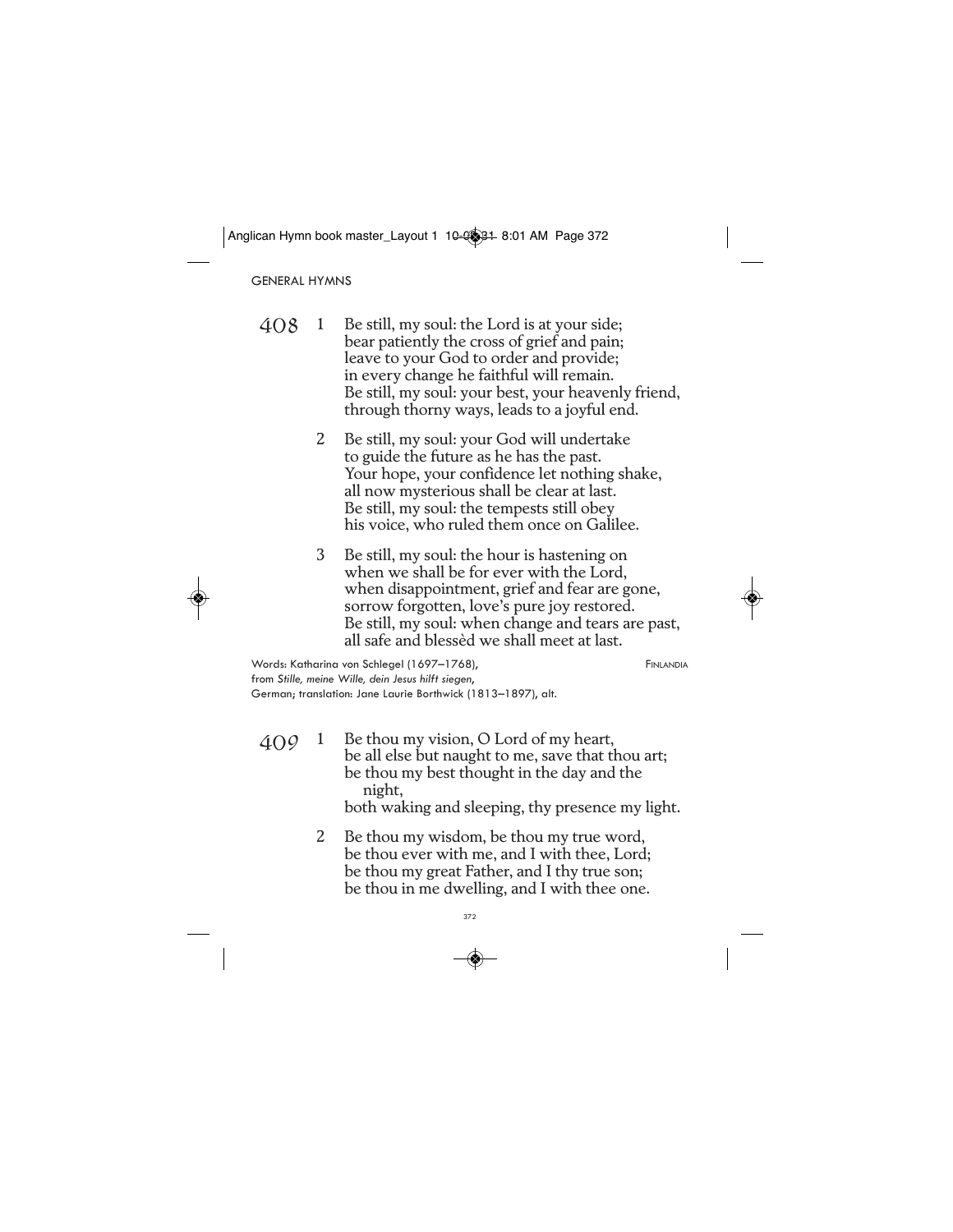GENERAL HYMNS

| 468 | God of our life, to thee we call,       |
|-----|-----------------------------------------|
|     | afflicted at thy feet we fall;          |
|     | when the great water-floods prevail,    |
|     | leave not our trembling hearts to fail. |

- 2 Friend of the friendless and the faint, Where should we lodge our deep complaint? Where but with thee, whose open door invites the helpless and the poor?
- 3 Did ever mourner plead with thee, and thou refuse that mourner's plea? Does not the word still fixed remain, that none shall seek thy face in vain?
- 4 Then hear, O Lord, our humble cry, and bend on us thy pitying eye: to thee their prayer thy people make, hear us for our Redeemer's sake.

Words: William Cowper (1731–1800), 1779 ST SEPULCHRE

469

1 He leadeth me! O blessèd thought! O words with heavenly comfort fraught! Whate'er I do, where'er I be, still 'tis God's hand that leadeth me.

#### *Refrain:*

*He leadeth me, he leadeth me. By his own hand, he leadeth me. His faithful follower I would be, for by his hand he leadeth me.*

2 Sometimes 'mid scenes of deepest gloom, sometimes where Eden's bowers bloom, by waters still, o'er troubled sea, still 'tis his hand that leadeth me.

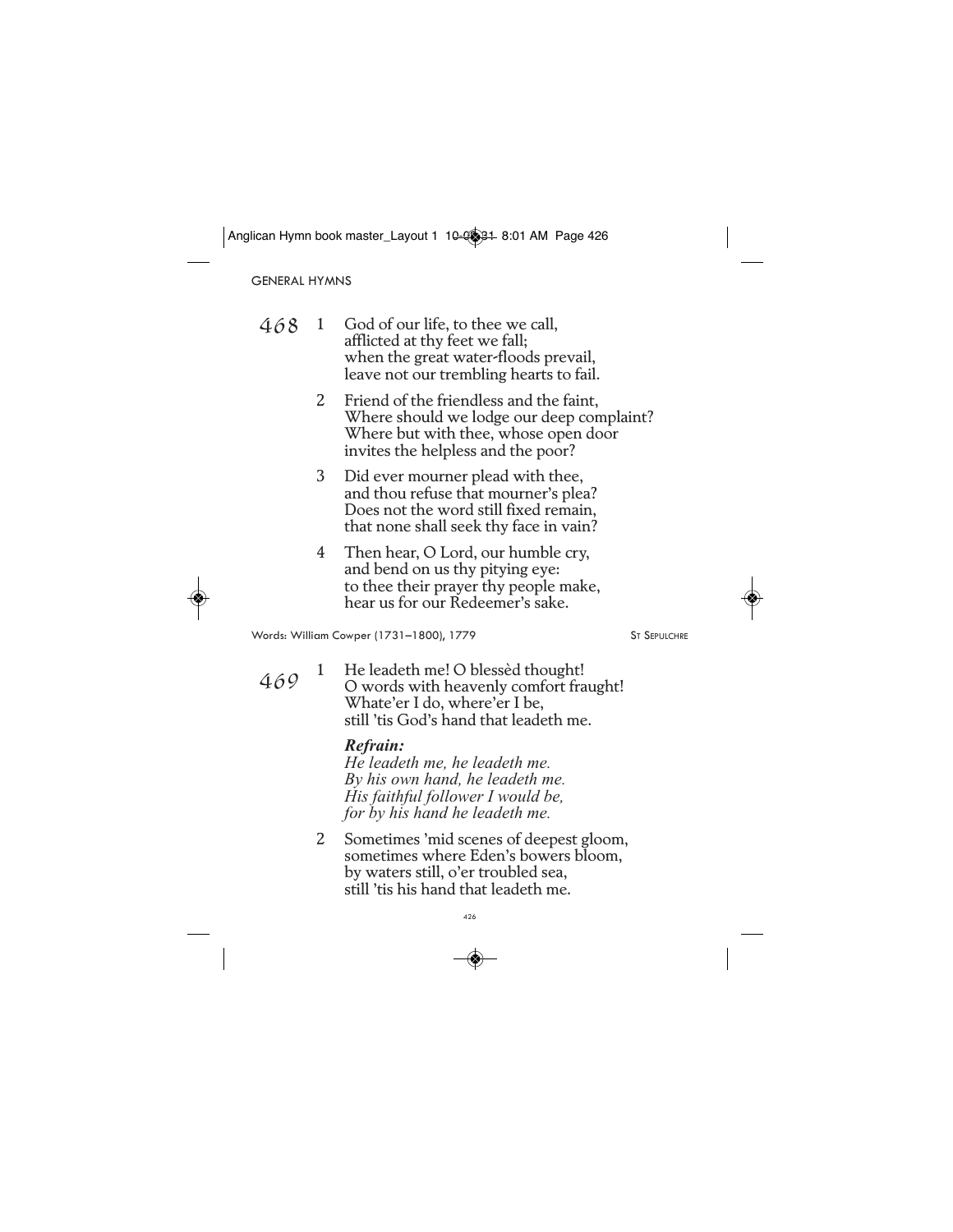GENERAL HYMNS

◈

|     | 5. | This is the famous stone<br>that turneth all to gold;<br>for that which God doth touch and own<br>cannot for less be told.<br>Words: George Herbert (1593-1633)         | <b>SANDYS</b>   |
|-----|----|-------------------------------------------------------------------------------------------------------------------------------------------------------------------------|-----------------|
| 521 |    | 1 Have thine own way, Lord, have thine own way!<br>Thou art the potter. I am the clay!<br>Mold me and make me after thy will,<br>while I am waiting, yielded and still. |                 |
|     | 2  | Have thine own way, Lord! Have thine own way!<br>Search me and try me, Master, today!<br>Purer than snow, Lord, wash me just now,<br>as in thy presence humbly I bow.   |                 |
|     | 3  | Have thine own way, Lord! Have thine own way!<br>Wounded and weary, help me, I pray!<br>Power all power surely is thine!<br>Touch me and heal me, Saviour divine!       |                 |
|     | 4  | Have thine own way, Lord! Have thine own way!<br>Hold o'er my being absolute sway!<br>Fill with thy Spirit till all shall see<br>Christ only, always, living in me!     |                 |
|     |    | Words: Adelaide Addison Pollard (1862-1934)                                                                                                                             | <b>ADELAIDE</b> |
| 522 | 1  | I am thine, O Lord, I have heard thy voice,<br>and it told thy love to me;                                                                                              |                 |

but I long to rise in the arms of faith, and be closer drawn to thee.

472

 $\overline{\bullet}$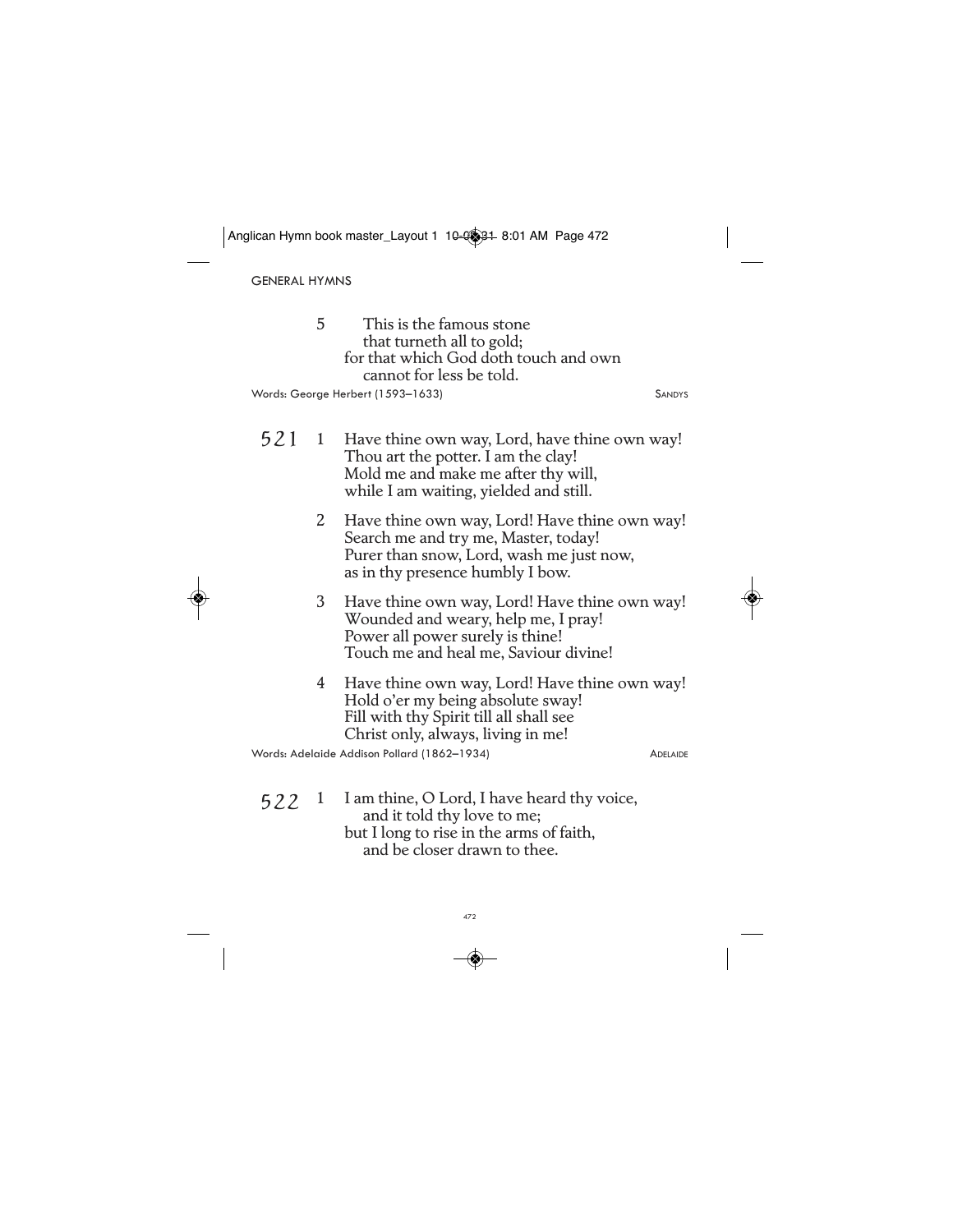SACRAMENTS & OTHER OCCASIONS

| 656 | 1 | Jesus, good above all other,   |
|-----|---|--------------------------------|
|     |   | gentle child of gentle mother, |
|     |   | in a stable born our brother,  |
|     |   | give us grace to persevere.    |

- 2 Jesus, cradled in a manger, for us facing every danger, living as a homeless stranger, make we thee our King most dear.
- 3 Jesus, for thy people dying, risen Master, death defying, Lord in heaven, thy grace supplying, keep us to thy presence near.
- 4 Jesus, who our sorrows bearest, all our thoughts and hopes thou sharest, thou to man the truth declarest; help us all thy truth to hear.
- 5 Lord, in all our doings guide us; pride and hate shall ne'er divide us; we'll go on with thee beside us, and with joy we'll persevere.

Words: Percy Dearmer (1867-1936), partly based on J. M. Neale QUEM PASTORES

- 1 Lord, I would own thy tender care, and all thy love to me; the food I eat, the clothes I wear, are all bestowed by thee. 657
	- 2 'Tis thou preservest me from death and dangers every hour; I cannot draw another breath unless thou give me power.

582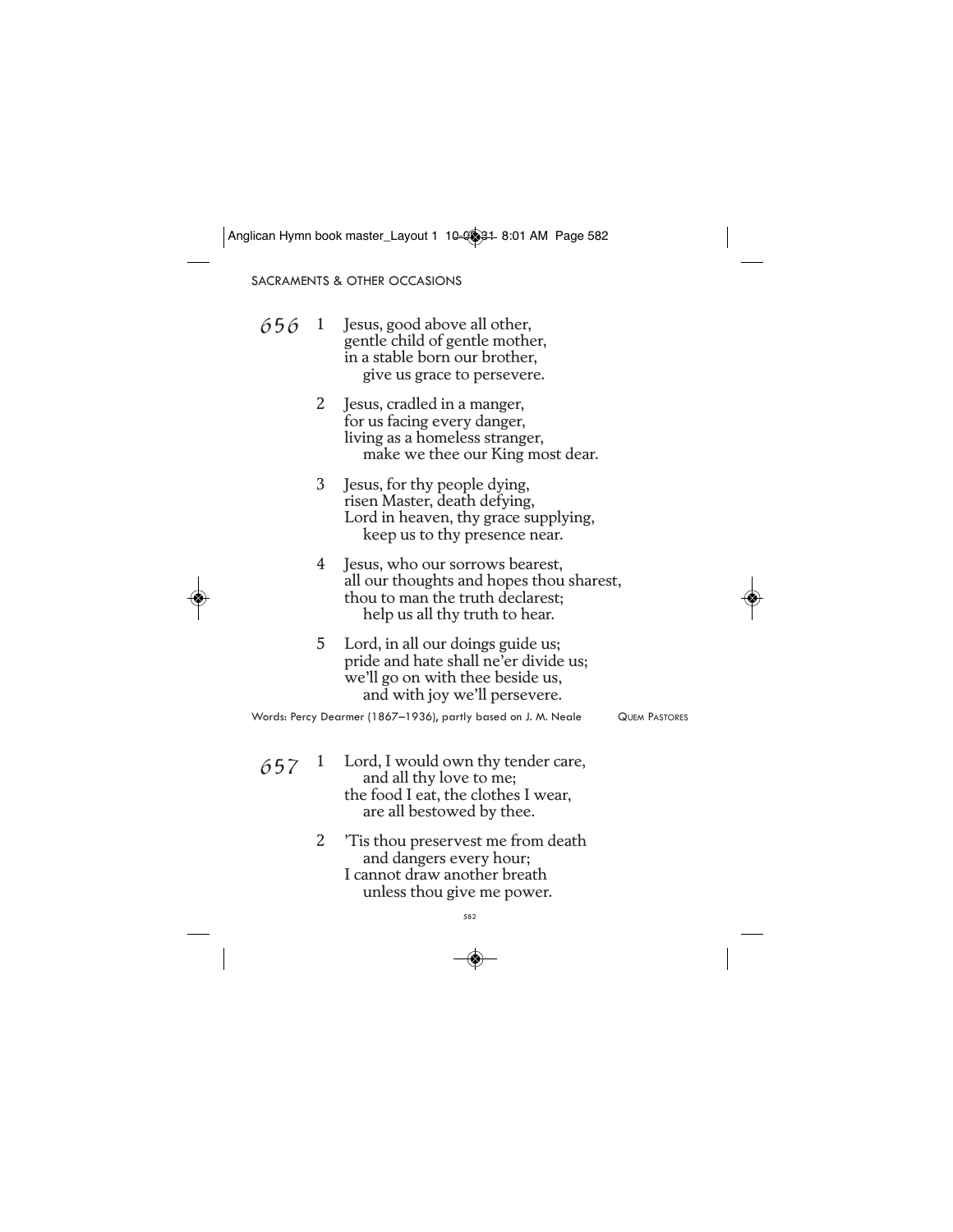|     |              | can Hymn book master_Layout + +0 <del>+0@jd +</del> 8:02 AM Page 629                                                                                                                                                                                                                            |                   |
|-----|--------------|-------------------------------------------------------------------------------------------------------------------------------------------------------------------------------------------------------------------------------------------------------------------------------------------------|-------------------|
|     |              |                                                                                                                                                                                                                                                                                                 | Hospitals         |
|     | 9            | to thee, from whom we all derive<br>our life, our gifts, our power to give:<br>O may we ever with thee live,<br>who givest all.                                                                                                                                                                 |                   |
|     |              | Words: Christopher Wordsworth (1807-1877)                                                                                                                                                                                                                                                       | <b>ALMSGIVING</b> |
|     |              | $\alpha$                                                                                                                                                                                                                                                                                        |                   |
| 706 | $\mathbf{1}$ | Thine arm, O Lord, in days of old<br>was strong to heal and save;<br>it triumphed o'er disease and death,<br>o'er darkness and the grave:<br>to thee they went, the blind, the dumb,<br>the palsied and the lame,<br>the leper with his tainted life,<br>the sick with fevered frame.           |                   |
|     | 2            | And lo, thy touch brought life and health,<br>gave speech and strength and sight;<br>and youth renewed and frenzy calmed<br>owned thee, the Lord of light:<br>and now, O Lord, be near to bless,<br>almighty as of yore,<br>in crowded street, by restless couch,<br>as by Gennesareth's shore. |                   |
|     | 3            | Be thou our great deliverer still,<br>thou Lord of life and death;<br>restore and quicken, soothe and bless.                                                                                                                                                                                    |                   |

3 Be thou our great deliverer still, restore and quicken, soothe and bless, with thine almighty breath: to hands that work, and eyes that see, give wisdom's heavenly lore, that whole and sick, and weak and strong, may praise thee evermore.  $\alpha$ Words: Edward Hayes Plumptre (1821–1891) ST MATTHEW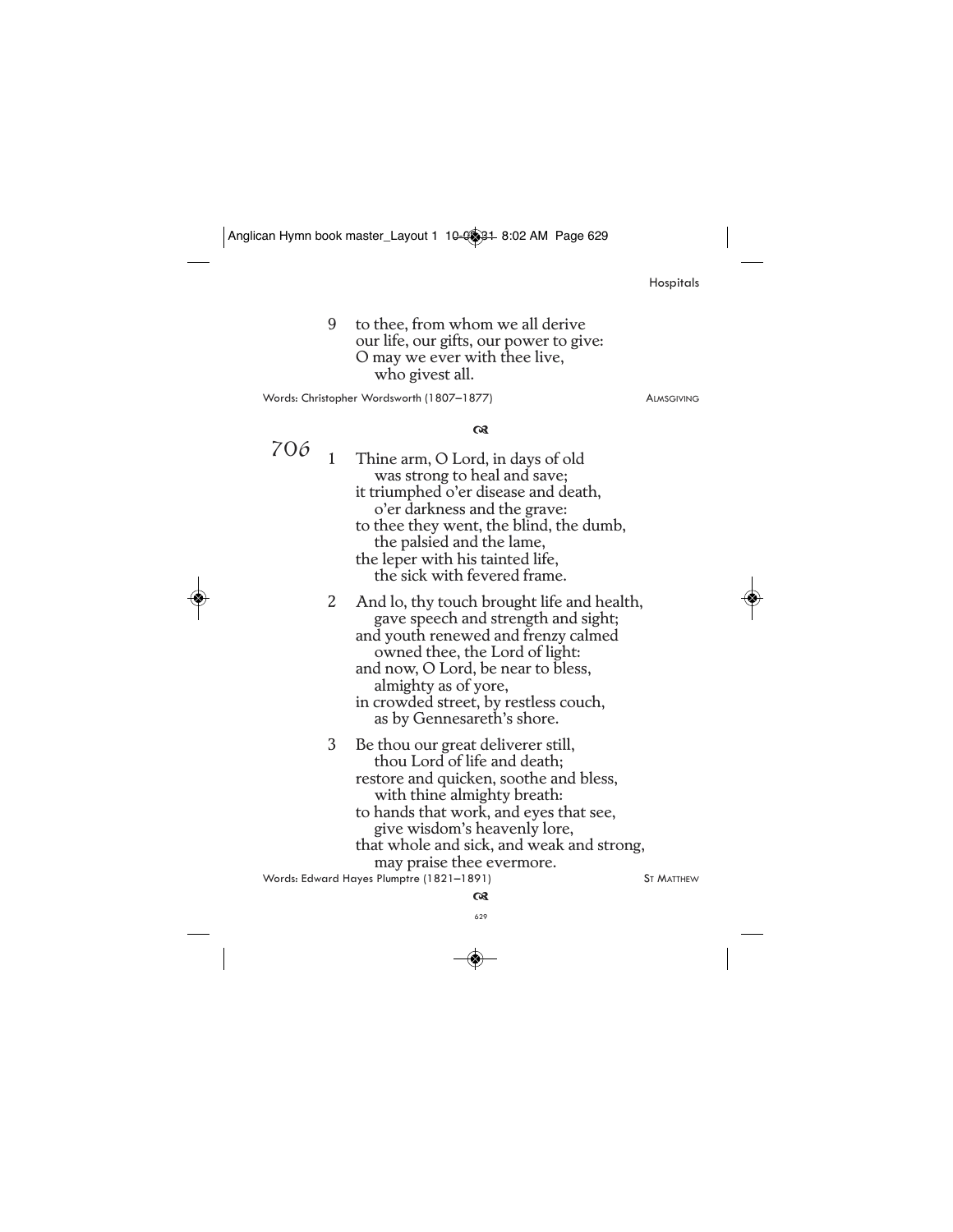The Presentation

4 But silent knelt the mother blest of the yet silent Word, and pondering all things in her heart, with speechless praise adored.

5 All glory to the Father be, all glory to the Son, all glory, Holy Ghost, to thee, while endless ages run.

Words: Jean-Baptiste de Santeüil (1630–1697), EDMONTON<br>From Praecursor altus Iuminis, Latin; Etini from Praecursor altus luminis, Latin; translation: Edward Caswall (1814–1878), alt.

- 772 1 Hail to the Lord who comes, comes to his temple gate; not with his angel host, not in his kingly state; no shouts proclaim him nigh, no crowds his coming wait;
	- 2 but, borne upon the throne of Mary's gentle breast, watched by her duteous love, in her fond arms at rest, thus to his Father's house he comes, the heavenly guest.
	- 3 There Joseph at her side in reverent wonder stands; and, filled with holy joy, old Simeon in his hands takes up the promised Child, the glory of all lands.

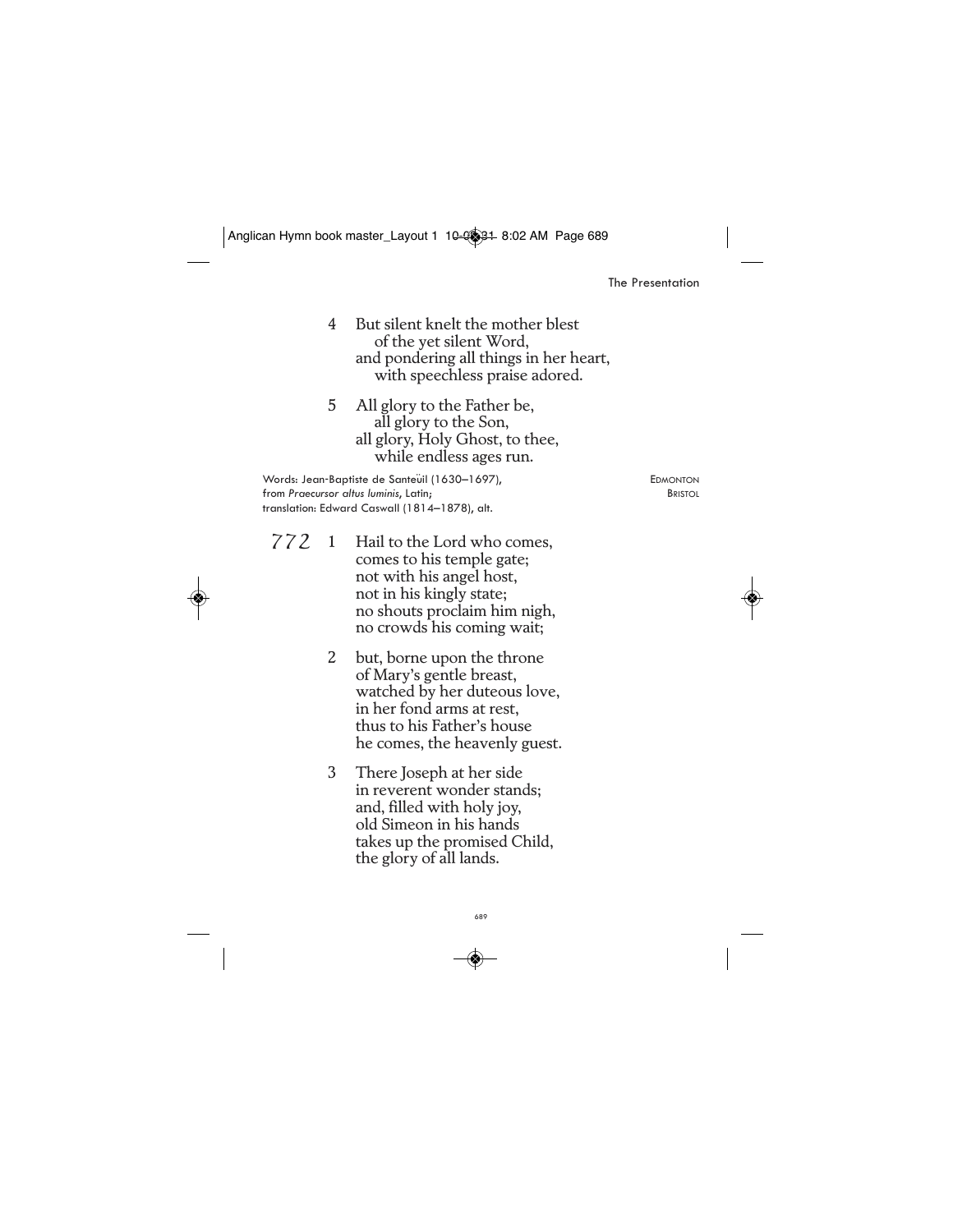SAINTS' & OTHER HOLY DAYS

4 O Light of all the earth, thy children wait for thee! Come to the temples here, that we, from sin set free, before thy Father's face may all presented be!

Words: John Ellerton (1826–1893), alt. CLD 120TH

#### $\alpha$

| 773 | $\mathbf{1}$ | Brightly did the light divine<br>from his words and actions shine,<br>whom the twelve, with love unblamed,<br>'Son of Consolation,' named. |               |
|-----|--------------|--------------------------------------------------------------------------------------------------------------------------------------------|---------------|
|     | 2            | Full of peace and lively joy<br>sped he on his high employ,<br>by his mild exhorting word<br>adding many to the Lord.                      |               |
|     | 3            | Blessèd Spirit, who didst call<br>Barnabas and holy Paul,<br>and didst them with gifts endue,<br>mighty words and wisdom true.             |               |
|     | 4            | Grant us, Lord of life, to be<br>by their pattern full of thee;<br>that beside them we may stand<br>in that day on Christ's right hand.    |               |
|     |              | Words: Henry Alford (1810–1871)                                                                                                            | <b>VIENNA</b> |
|     |              |                                                                                                                                            |               |

 $\alpha$ 

$$
-\bigcircledast
$$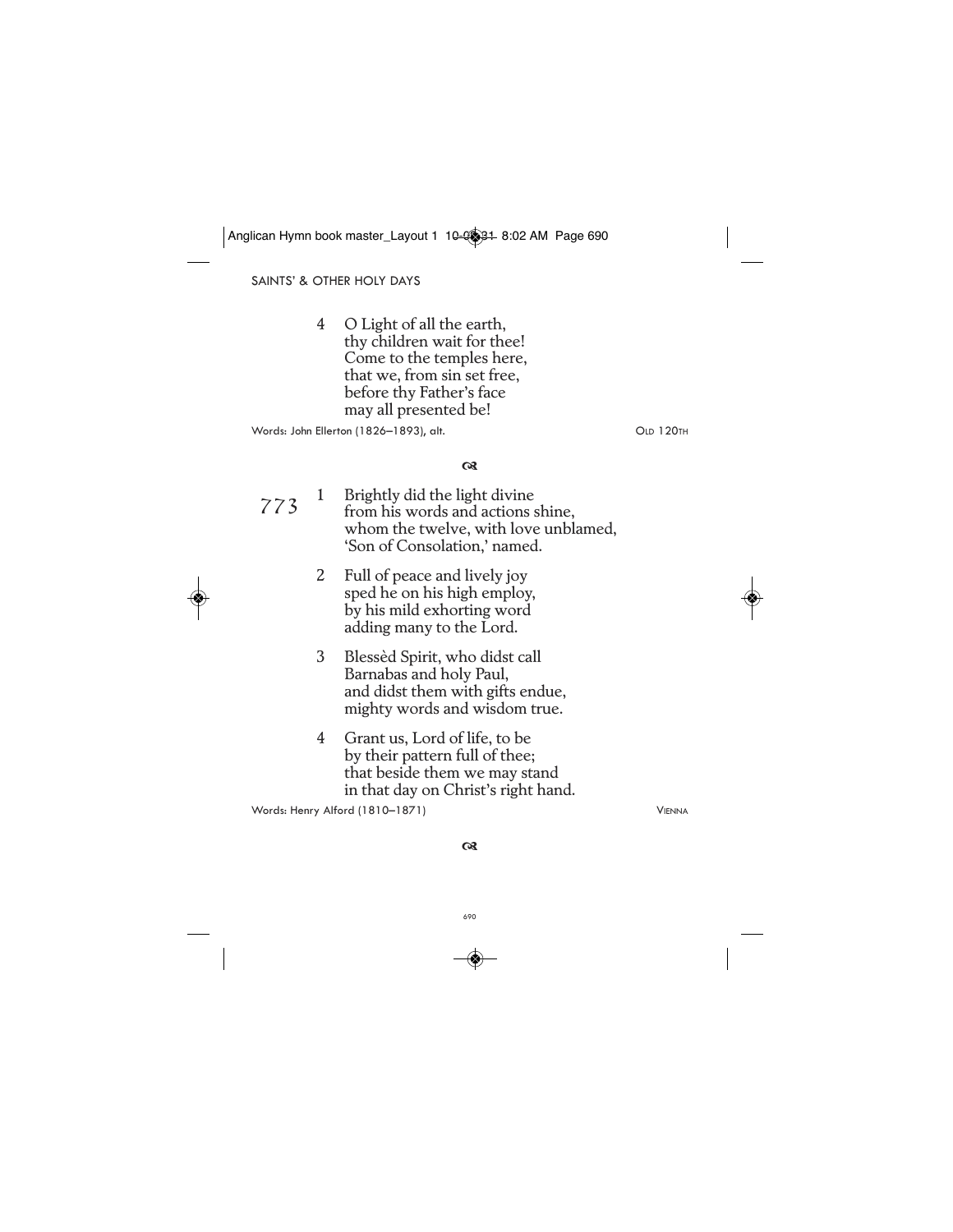St. Barnabas/St. John the Baptist

774

Hail, harbinger of morn: thou that art this day born, and heraldest the Word with clarion voice! Ye faithful ones, in him behold the dawning dim of the bright day, and let your hearts rejoice. 2 John — by that chosen name

to call him Gabriel came by God's appointment from his home on high: what deeds that babe should do to manhood when he grew, God sent his angel forth to testify.

3 There is none greater, none, than Zechariah's son; than this no mightier prophet hath been born: of prophets he may claim more than a prophet's fame; sublimer deeds than theirs his brow adorn.



4 'Lo, to prepare thy way,' did God the Father say, 'before thy face my Messenger I send, thy coming to forerun; as on the orient sun doth the bright Daystar morn by morn attend.'

5 Praise therefore God most high; praise him who came to die for us, his Son that liveth evermore; and to the Spirit raise, the Comforter, like praise, while time endureth, and when time is o'er.

Words: The Venerable Bede (673–735), DOWN AMPNEY from *Praecursor altus luminis*, Latin; translation: Charles Stewart Calverley (1831–1884)

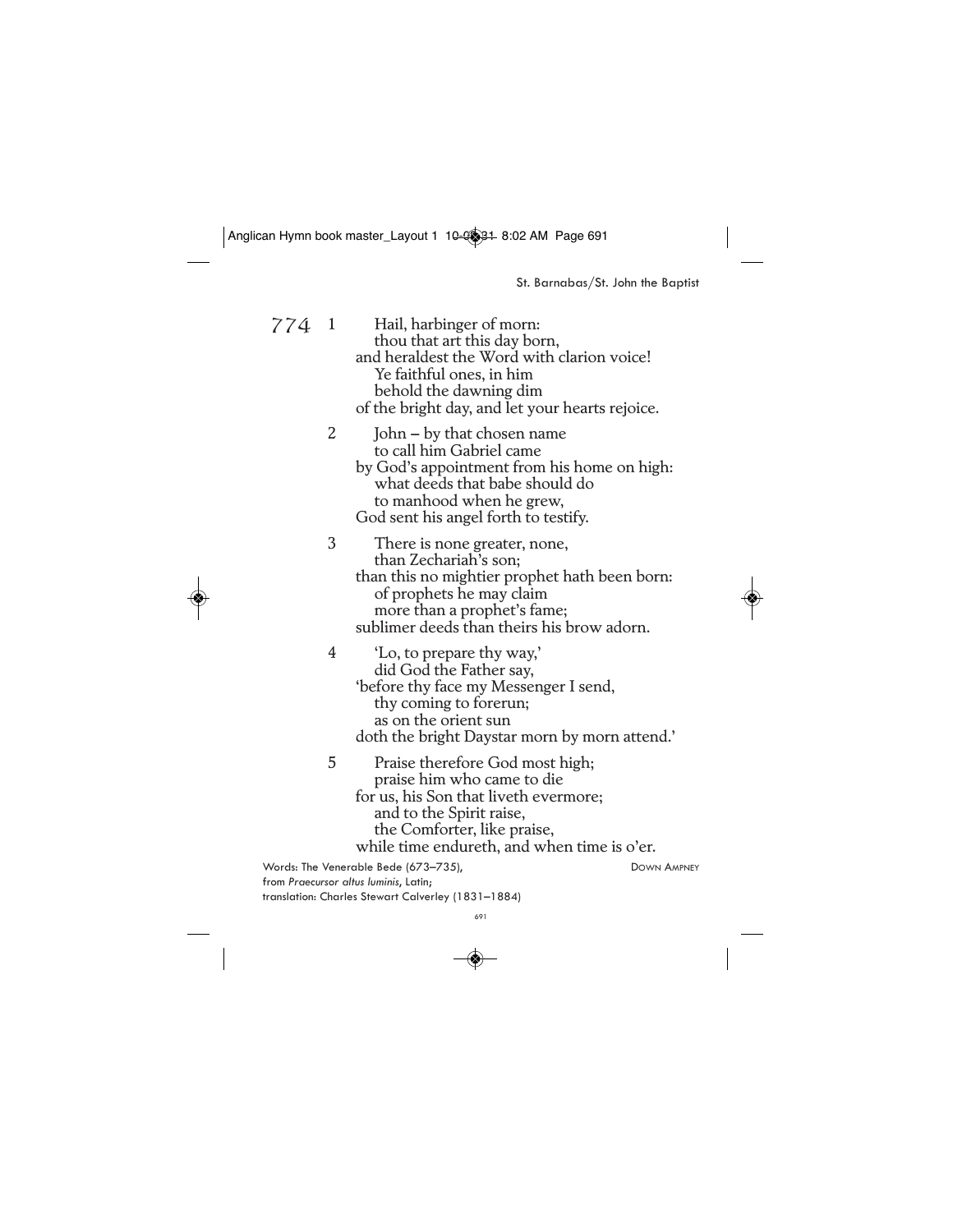St. John the Baptist

5 O God, with love's sweet might, who dost anoint and arm Christ's soldier for the fight with grace that shields from harm thrice blessèd Three, heaven's endless days shall sing thy praise eternally.

Words: Charles Coffin (1676–1749), DARWALL'S 148TH from *Nunc suis tandem novus e latebris*, Latin; translation: Isaac Williams (1802–1865)

 $776$  1 Lo, in the wilderness a voice 'make straight the way' is crying: when men are turning from the light, and hope and love seem dying, the prophet comes to make us clean: 'there standeth one you have not seen, whose voice you are denying.'

> 2 God give us grace to hearken now to those who come to warn us, give sight and strength, that we may kill the vices that have torn us, lest love professed should disappear in creeds of hate, contempt, and fear, that crush and overturn us.

3 When from the vineyard cruel men cast out the heavenly powers and Christendom denies its Lord, the world in ruin cowers. Now come, O God, in thy great might! Unchanged, unchanging is thy right, unswayed thy justice towers. Words: Percy Dearmer (1867–1936) MIT FREUDEN ZART

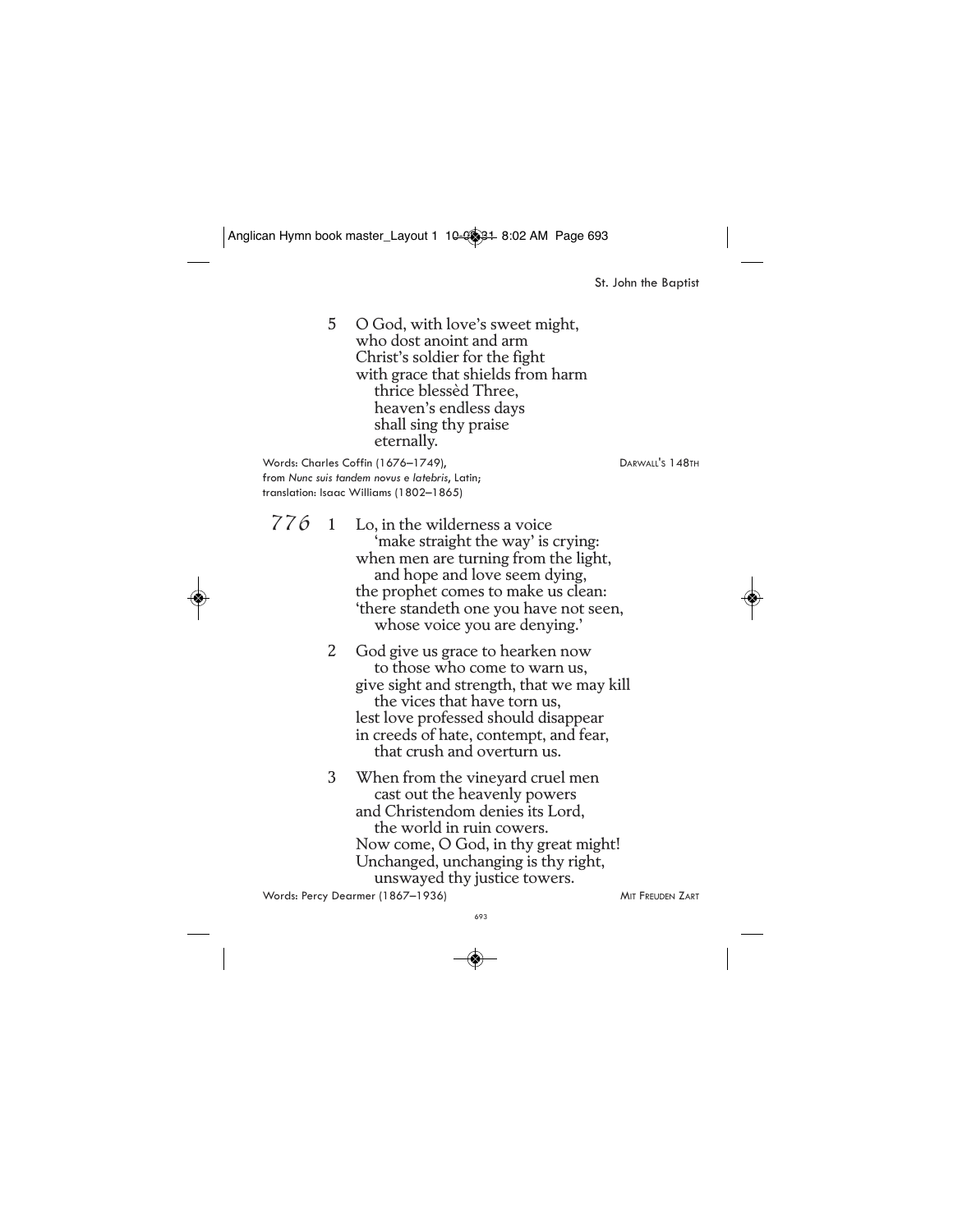St. Simon & St. Jude/Evangelists & Saints/St. Mark

3 Foursquare on this foundation the church of Christ remains, a house to stand unshaken by floods or winds or rains. How blest this habitation of gospel liberty, where with a holy people God dwells in Unity. Words: Adam of St Victor from *Plausu chorus laetabundo*, *c*1182, Latin; PEARSALL translation: Jackson Mason (1833–1889), alt.

 $\alpha$ 

- 1 From out the cloud of amber light, borne on the whirlwind from the north, four living creatures winged and bright before the Prophet's eye came forth. 811
	- 2 The voice of God was in the Four beneath that awful crystal mist, and every wondrous form they wore foreshadowed an Evangelist.
	- 3 The lion-faced, he told abroad the strength of love, the strength of faith; he showed the Almighty Son of God, the Man Divine who won by death.
	- 4 O Lion of the Royal Tribe, strong Son of God, and strong to save, all power and honour we ascribe to thee who only makest brave.
	- 5 For strength to love, for will to speak, for fiery crowns by martyrs won, for suffering patience, strong and meek, we praise thee, Lord, and thee alone.

Words: Cecil Frances Alexander (1818–1895) ST PETROX

721

 $^{63}$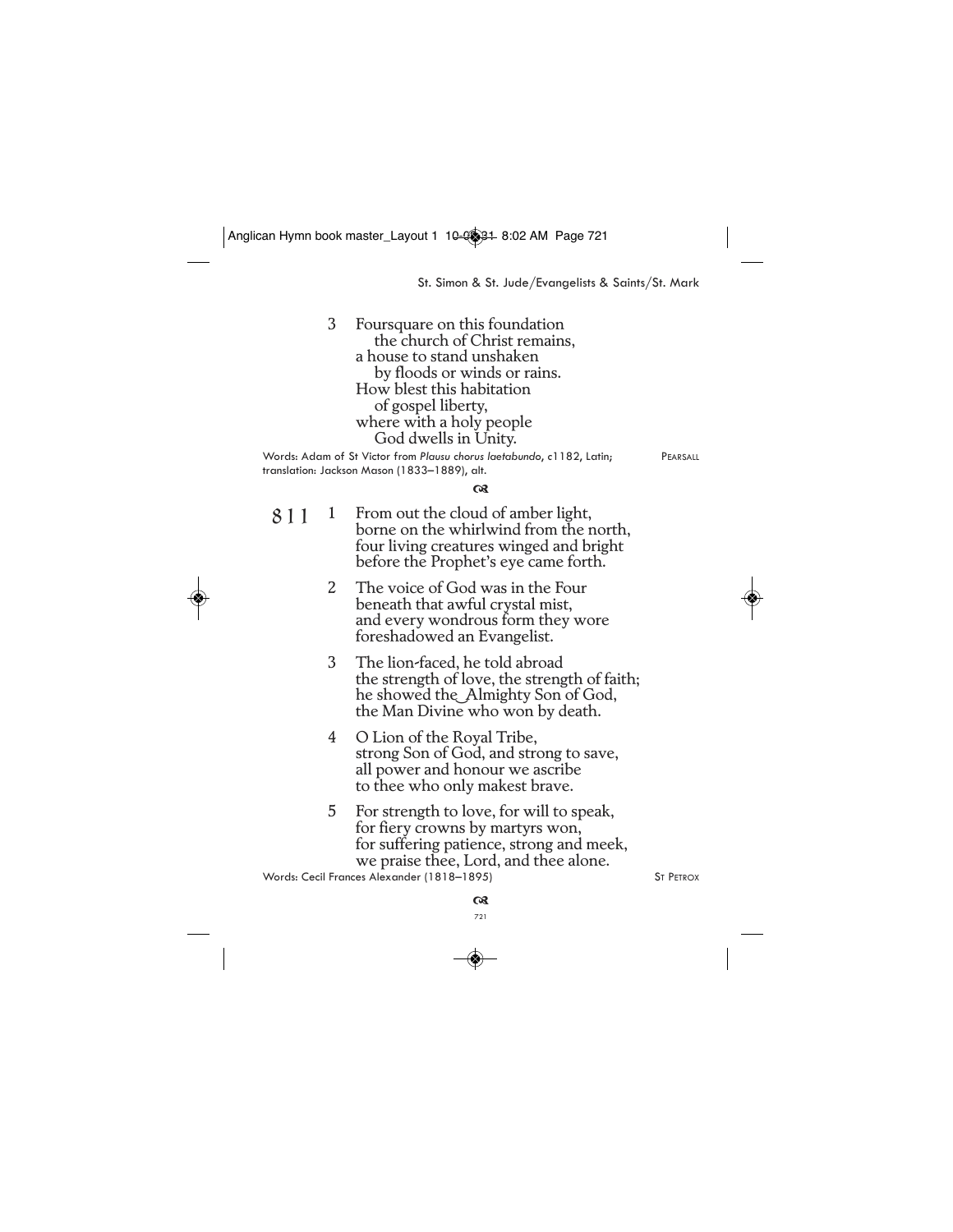| ΑIΙ | <b>S</b> aints |
|-----|----------------|
|-----|----------------|

- 1 Father, in whom thy saints are one, bought by the blood of thy dear Son, we praise thee for thy hallowing grace in those who now behold thy face. 818
	- 2 For they have gained eternal rest, and in the heavenly mansions blest they dwell among the angelic throng, and hear the one unending song.
	- 3 The patriarchs and prophets old the heavenly splendour now behold; the Baptist, herald of thy Son, enjoys the fruit of labour done.
	- 4 But first among the saintly band, the mother, at her Son's right hand, adores the Saviour's endless love, in that eternal home above.
	- 5 The twelve now see the Father's face, while all who've run their earthly race in one glad company rejoice to hear the heavenly bridegroom's voice.
	- 6 Father of all, to thee we pray, keep us for ever in the way that leads us to the heavenly rest among the glories of the blest.
	- 7 To God the Father, God the Son, and God the Spirit, Three in One, all worship, love and honour be, both now and in eternity.

Words: George Boorne Timms (1910–1997), DEVONSHIRE based on Latin hymns for All Saints

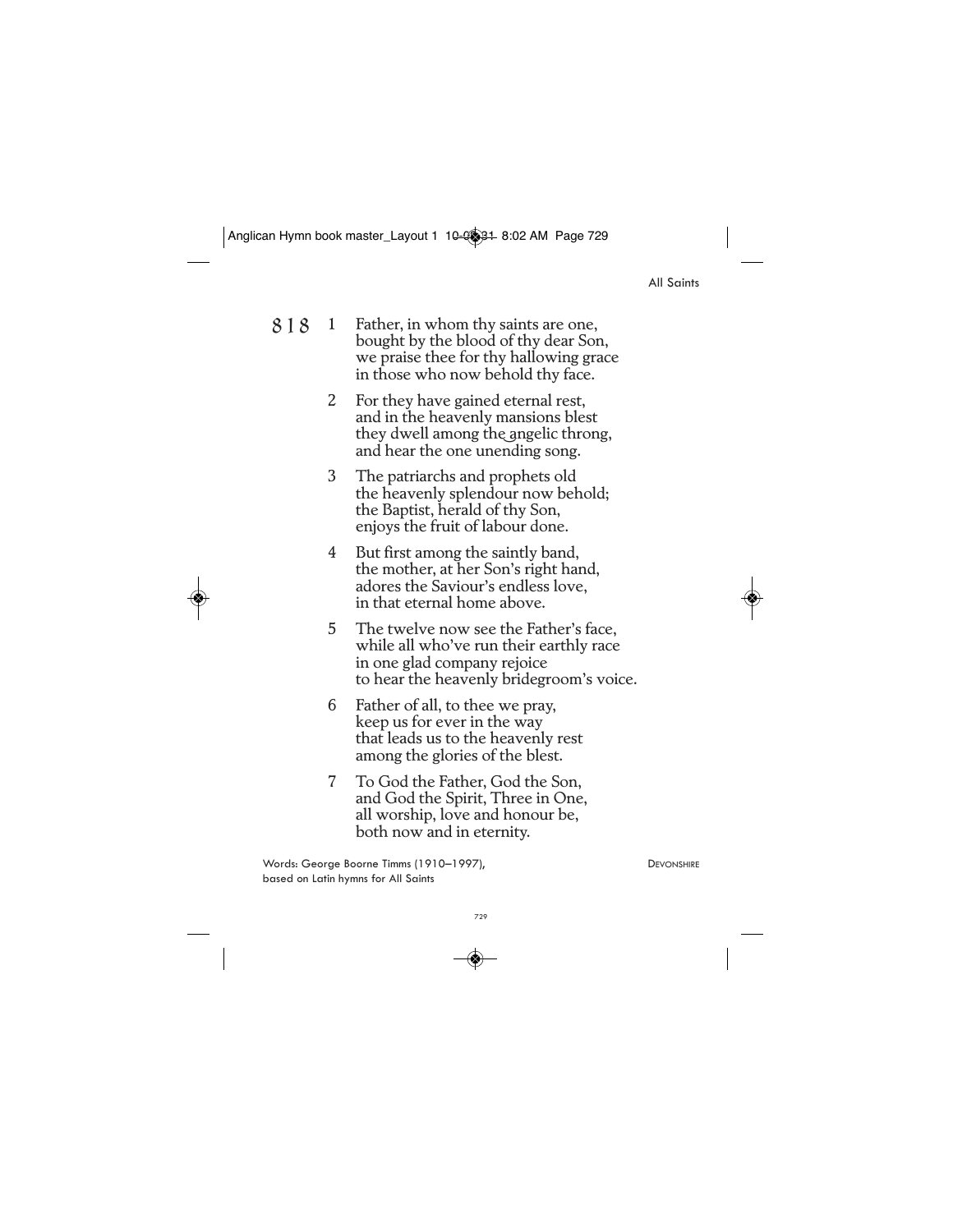|  | All Saints |
|--|------------|
|--|------------|

\*8 From earth's wide bounds, from ocean's farthest coast, through gates of pearl streams in the countless host, singing to Father, Son, and Holy Ghost, alleluia. Alleluia.

Words: William Walsham How (1823-1897) SINE NOMINE

- 8 2 0 1 I sing a song of the saints of God, patient and brave and true, who toiled and fought and lived and died for the Lord they loved and knew. And one was a doctor, and one was a queen, and one was a shepherdess on the green: they were all of them saints of God — and I mean, God helping, to be one too.
	- 2 They loved their Lord so dear, so dear, and his love made them strong; and they followed the right, for Jesus' sake, the whole of their good lives long. And one was a soldier, and one was a priest, and one was slain by a fierce wild beast: and there's not any reason — no, not the least, why I shouldn't be one too.

3 They lived not only in ages past, there are hundreds of thousands still, the world is bright with the joyous saints who love to do Jesus' will. You can meet them in school, or in lanes, or at sea, in church, or in trains, or in shops, or at tea, for the saints of God are just folk like me, and I mean to be one too.

Words: Lesbia Scott (1898–1986), alt. CRAND ISLE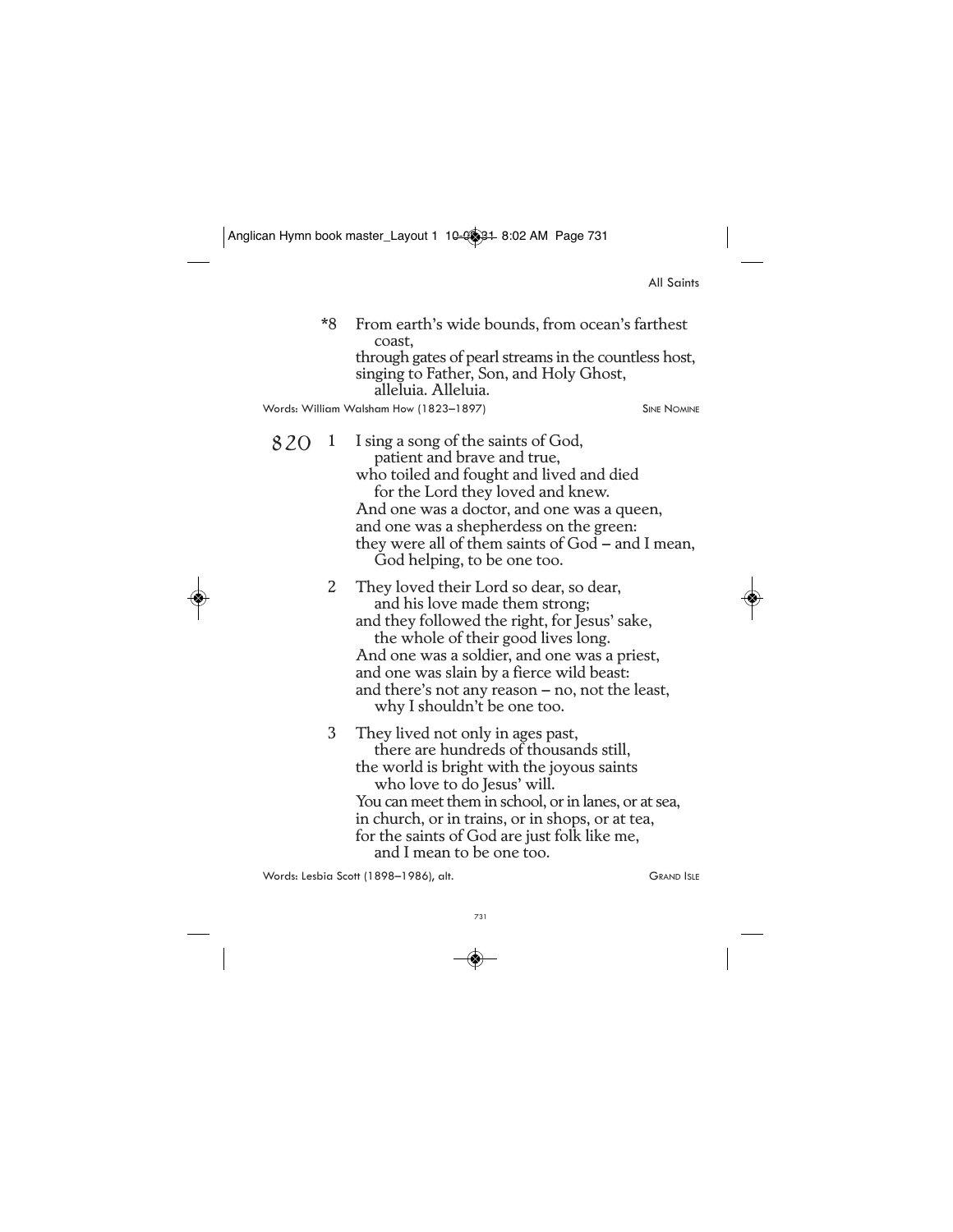6 So shall we learn to drink thy cup, so meek and firm be found, when thou shalt come to take us up where thine elect are crowned. Glory to thee, O God, for all thy saints in light, who nobly strove and conquered in the well-fought fight. Their praises sing, who life outpoured by fire and sword for Christ their King. 2 Thanks be to thee, O Lord, for saints thy Spirit stirred in humble paths to live thy life and speak thy word. Unnumbered they whose candles shine to lead our footsteps after thine. 3 Lord God of truth and love, 'thy kingdom come', we pray; give us thy grace to know thy truth and walk thy way: that here on earth thy will be done, till saints in earth and heaven are one. SAINTS' & OTHER HOLY DAYS Words: Cecil Frances Alexander (1818–1895) ST JAMES 834 Words: Howard Charles Adie Gaunt (1902–1983). HAREWOOD Words by permission of Oxford University Press. All rights reserved. Anglican Hymn book master\_Layout 1 10-0334 8:02 AM Page 744

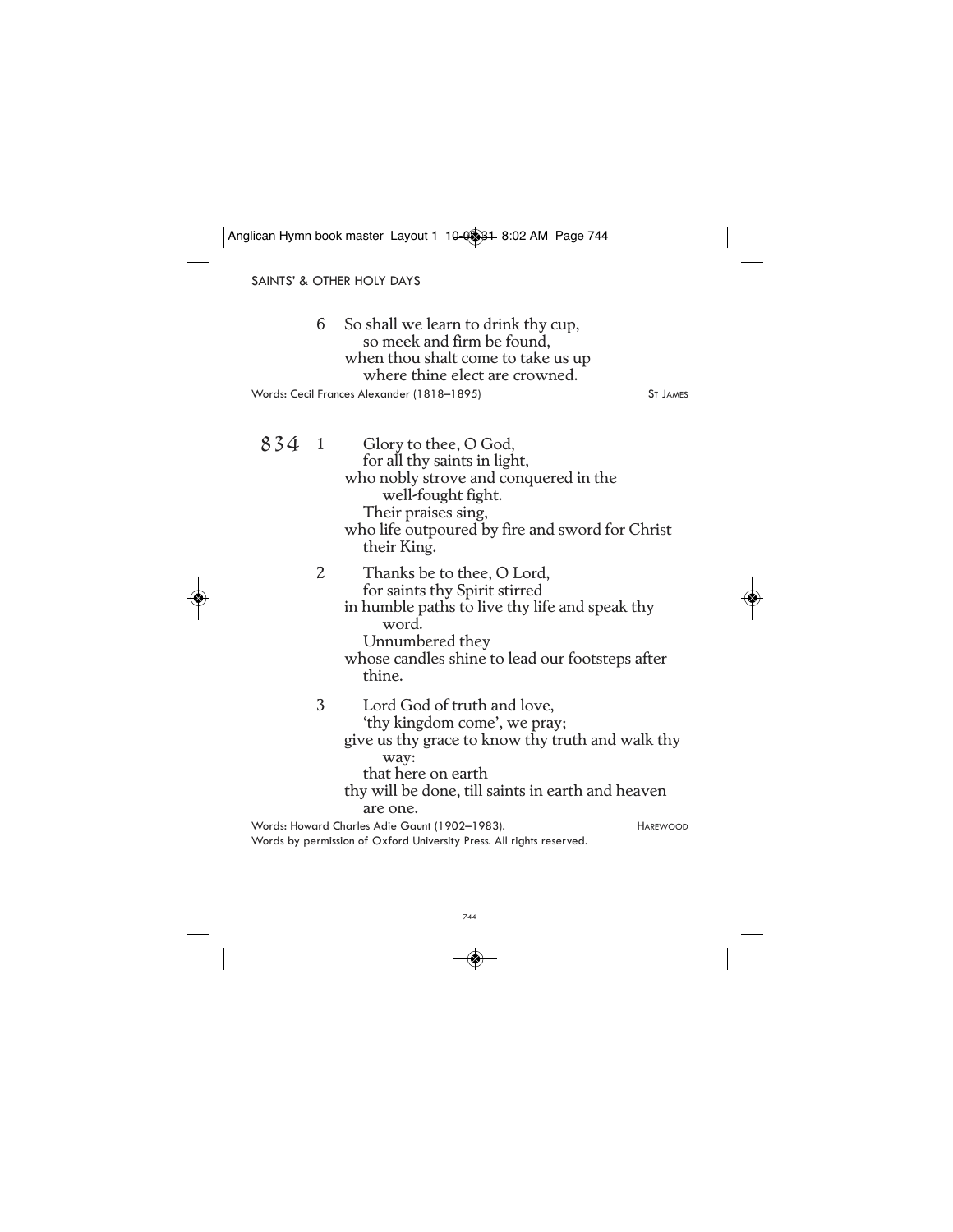#### AUTHORS, TRANSLATORS & SOURCES

Edmeston, J.W.—424 Edmondson, S.E.—701 Ellerton, J.—19, 21, 22, 26, 32, 161, 185, 680, 761, 772, 803, 809 Elliott, C.—430, 504 Elliott, E.E.S.—507 Evans, D.J.—840 Everest, C.W.—509 Faber, F.W.—24, 232, 350, 412, 414, 599 Farjeon, E.—661 Farlander, A.W.—344 Farrell, B.—764, 770 Farrell, N.—604 Featherstone, W.R.—531 Findlater, S.B.—50 Foley, B.—277 Fortunatus, V.—144, 145, 185, 746, 751, 766 Fosdick, H.E.—313 Fox, A.—592 Franck, J.—580 Franklyn, M.—557 Franz, I.—225 Frere, W.H.—116 Fulbert of Chartres—186 Gaither, G.—170 Gaither, W.—170 Garrity, J.—762 Gaunt, A.—215 Gaunt, H.C.A.—634, 834 Gélineau, J.—769 Gellert, C.F.-175 Gerhardt, P.—27, 59, 142, 471 Germanus—58 Gesangbuch, Münster, 1677— 366 Gibson, P.—547 Gillard, R.—304 Gillman, B.—842 Gilmore, J.H.—469 Gladden, W.—536 Glover, J.M.—460 Graeff, F.E.—516 Grant, J.W.—203, 285 Grant, R.—123, 378 Green, F.P. - 35, 75, 279, 289, 385, 391, 570, 683, 712, 730, 821, 831 Green, M.—461 Gregory **I**-115, 122

1985—777, 808, 829

Grève, P. de—815 Grindal, G.—758 Griswold, A.V.-224 Grose, H.B.—647 Groves, A.—393 Gurney, D.F.—681 Gurney, J.H.—505, 709, 799 Haas, D.E.—636 Hamblen, S.—849 Hanby, B.R.—563 Hankey, A.K.—447 Hardy (Father Andrew), H.E.—663 Harkness, G.E.—445 Harris, T.—492 Hart, J.—498 Hatch, E.—266 Havergal, F.R.—146, 297, 377, 472, 528, 530, 539, 541 Hawks, A.S.—552 Hayford, J.—848 Head, E.A.P.—337 Heber, R.—16, 98, 102, 211, 349, 574, 590, 614, 752 Henley, J.—128 Hensley, L.—53 Herbert, G.—370, 371, 520, 688 Hewer, J.—466 Hewett, J.W.—122 Hewitt, E.E.—398 Hewlett, M.—292 Hine, S.K.—236 Ho Lung, R.—303, 586 Hort, F.J.A.—19 Hosmer, F.L.—352 Houghton, F.—306 Housman, L.—787 How, W.W.—135, 189, 261, 354, 537, 651, 784, 819 Howe, J.W.—433 Hoyle, R.B.—183 Hughes, T.—434 Hull, E.—409 Hunter-Clare, T.C.—290 Hupton, J.—168 Hurd, B.—49, 724 Hymns for the Festivals, Oxford, 1846—763 Idle, C.—36, 56 Ingemann, B.S.—428 Irish (8th cent.)—409 Iverson, D.—852 Janus, M.—255

Jevois, W.H.H.—628 John of Damascus—169, 180 Johnson, J.W.—554 Johnson, L.L.—841 Johnson, S.—302 Joncas, J.M.—481 Jones, J.S.—650 Jones, R.—707 Joseph, E.—76 Joseph the Hymnographer (?)—798 Jubilate Hymns—134 "K" in Rippon's Selection, 1787—470 Kaan, F.—308, 335, 605 Kaiser, K.—322 Keble, J.—5, 11, 23, 206, 511 Kelly, T.—162, 167, 174, 196 Kempis, T. à—33, 403, 457 Kempthorne, J.—381 Ken, T.—2, 15, 745 Kendrick, G.—353, 519, 529 Kethe, W.—361 Kingo, T.H.—612, 631 Kirton, F.A.—553 Kitchin, G.W.—134 Lafferty, K.—851 Langton, S.—201 Lathbury, M.A.— 13, 393 Laufer, C.W.—566 Laurentii, L.—50 LeCroy, A.K.—766 Lee, E.—62 Leeson, J.E.—188, 664 Little Children's Book for Schools and Families, c1885—642 Littledale, R.F.—270, 694 Liturgy of St. James, 5th Cent.—602, 609 Lloyd, E.B.—513 London Foundling Hospital Collection, 1774—205 Longfellow, S.—278 Longstaff, W.D.—540 Lowell, J.R.—435 Löwenstern, M.A. von—326 Lowry, R.—177 Lowry, S.C.—262 Luther, M.-57, 213 *Lyra Davidica,* London, 1708, 172<br>Lyte, H.F.—7, 314, 383, 740 MacKay, W.P.—390

ix

MacLagan, W.D.—159, 572, 812 Madan, M.—250 Mansell, D.—257 Mant, R.—208, 800, 825 Marckant, J.—111 Marriott, J.—241 Martin, C.D.—462 Mary of St. Philip, Sr.—47 Mason, A.J.—301, 609, 612 Mason, Jackson—810 Mason, J.—226 Mathams, W.J.—654 Matheson, G.—14, 458 Mattes, J.C.—288 Mauburn, J.—613 Maude, M.F.H.—479 Maurus, R.—285, 794, 795 McAuley, J.P.—334 McFarland, J.T.—642 McKeever, H.B.—655 McKinney, B.B.—248 Merrill, W.P.—437 Midlane, A.—342, 670 Mieir, A.—847 Miller, R.F.—502 Milman, H.H.—126, 487 Milton, J.—55, 715 Monsell, J.S.B.—103, 431, 598, 720 Montgomery, J.—60, 132, 251, 281, 286, 388, 432, 488, 490, 575, 686, 700, 792, 838 Moody, D.—839 Moore, J.E., Jr.—622 Morgan, D.T.—81 Morrison, J.—108 Mote, E., 456 Moultrie, G.—602, 801 Mowbray, D.—365, 679 Mudie, C.E.—524 Muirhead, L.B.C.L.—347 Murray, S.E.—220, 560 Myers, F.W.H.—43 Nazareth, A.—542 Neale, J.M.—6, 12, 20, 25, 33, 37, 39, 48, 58, 67, 83, 96, 112, 117, 127, 144, 145, 168, 169, 176, 178, 180, 181, 265, 403, 425, 510, 581, 610, 611, 623, 690, 695, 699, 703, 727, 728, 751, 759, 766, 779, 786, 790, 791, 798, 824 Neander, J.—384

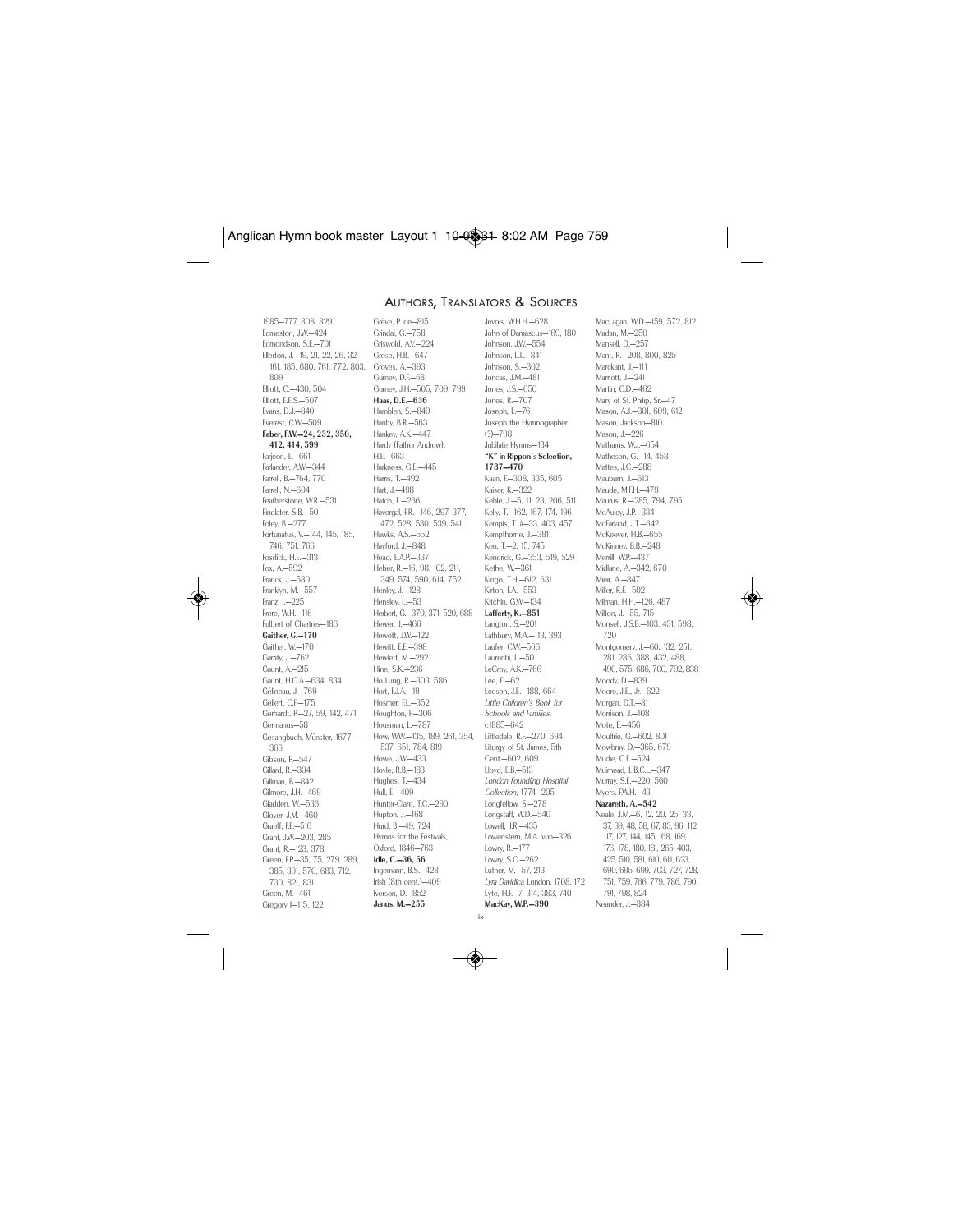# FIRST LINES AND COMMON TITLES

736 Lord, For The Years Your Love 281 Lord God The Holy Ghost<br>734 Lord God Your Name We Lord God, Your Name We Praise 323 Lord, Her Watch Thy Church Is Keeping 657 Lord, I Would Own Thy Tender Care 118 Lord, In This Thy Mercy's Day<br>259 Lord Jesus Christ, You Have Come 119 Lord Jesus, Think On Me<br>135 Lord Jesus, When We Sta 135 Lord Jesus, When We Stand<br>449 Lord Of All Hopefulness 449 Lord Of All Hopefulness<br>808 Lord Of All The Saints 808 Lord Of All The Saints<br>231 Lord Of Beauty, Thine Lord Of Beauty, Thine The Splendour 324 Lord Of Lords & King Eternal<br>326 Lord Of Our Life, & God 326 Lord Of Our Life, & God 327 Lord Of The Church, We Pray<br>328 Lord Of The Harvest! It Is Lord Of The Harvest! It Is Right 735 Lord Of The Worlds Above<br>700 Lord Pour Thy Spirit 700 Lord, Pour Thy Spirit<br>329 Lord, Save Thy Work 329 Lord, Save Thy World Lord, Speak To Me 137 Lord, Through This Holy Week 331 Lord, Thy Church On Earth<br>397 Lord Thy Word Abideth Lord, Thy Word Abideth 159 Lord, When Thy Kingdom Comes 136 Lord, When We Bend<br>490 Lord Teach Us How Lord, Teach Us How To Pray 529 Lord, The Light / Shine, Jesus<br>807 Lord, Who Shall Sit Beside Lord, Who Shall Sit Beside Thee 332 Lord, You Give The Great Commission 450 Lord, Your Love Has Drawn  $\lfloor \cdot \rfloor$ s 451 Love Divine, All Loves Ex celling 284 Love Of The Father 173 Love's Redeeming Work Is Done 664 Loving Shepherd Of Thy

- Sheep 177 Low In The Grave He Lay<br>815 Magdalene Thy Grief & Magdalene, Thy Grief & Gladness 848 Majesty, Worship His Majesty<br>453 Make Me A Channel Of You Make Me A Channel Of Your Peace 506 Man Of Sorrows! What A Name 530 Master, Speak, Thy Servant Heareth 692 May Choirs Of Angels Lead You 679 May Christ, The Lord Of Cana's Feast 333 May The Grace Of Christ 534 May The Mind Of Christ<br>660 Members Of Christ Are \ 660 Members Of Christ Are We<br>334 Men Are The Sons Of God 334 Men Are The Sons Of God<br>433 Mine Eves Have Seen The Mine Eyes Have Seen The Glory 398 More About Jesus Would I Know 486 More Love To Thee, O Christ<br>661 Morning Has Broken 661 Morning Has Broken<br>455 My Faith Looks Up To 4 My Father, For Another Night<br>555 My God / Who Leads You 555 My God / Who Leads You<br>671 My God, Accept My Heart 671 My God, Accept My Heart<br>608 My God & Is Thy Table
- Thou Art
- Less
	-
- 
- 141 My Song Is Love Unknown<br>120 My Spirit Longs For Thee
- 120 My Spirit Longs For Thee<br>816 Myrrh-Bearing Mary
- 816 Myrrh-Bearing Mary<br>121 Nature With Open Nature With Open Volume Stands
- 532 Nearer, My God, To Thee<br>5 New Every Morning Is The
	- xv New Every Morning Is The Love
- 609 Not A Thought Of Earthly **Things** 
	-
- 805 Not By Far-Famed Deeds<br>335 Now Let Us From This Ta Now Let Us From This Table Rise
- 372 Now Thank We All Our God<br>6 Now That The Davlight Fills
- 6 Now That The Daylight Fills<br>662 Now The Day Is Over
- 662 Now The Day Is Over Now Yield We Thanks &
- Praise
- 610 Now, My Tongue, The Mystery
- 337 O Breath Of Life<br>79 O Christ, Redeer
	- 79 O Christ, Redeemer Of Our Race
- 77 O Come, All Ye Faithful<br>47 O Come, Divine Messia
- 47 O Come, Divine Messiah<br>80 O Come, Little Children
- 80 O Come, Little Children<br>48 O Come, O Come, 0 Come, O Come, Emmanuel
- 81 O Come, Redeemer Of Mankind
- 336 O Day Of God, Draw Nigh<br>30 O Day Of Rest & Gladness
- 30 O Day Of Rest & Gladness<br>663 O Dearest Lord Thy Sacred
- 663 O Dearest Lord, Thy Sacred Head
- 
- 680 O Father All Creating<br>611 O Food That Weary P
- 611 O Food That Weary Pilgrims<br>533 O For A Closer Walk 533 O For A Closer Walk<br>452 O For a Faith That W
- 0 For a Faith That Will Not Shrink
- 535 O For A Heart To Praise<br>373 O For A Thousand Tong
- 373 O For A Thousand Tongues<br>746 O Glorious Maid Evalted Far
- 746 O Glorious Maid, Exalted Far
- 233 O God Beyond All Praising<br>420 O God Of Bethel
- 
- 420 O God Of Bethel O God Of Earth & Altar
- 737 O God Of Hosts
- 434 O God Of Truth<br>234 O God Our Heli
- 234 O God, Our Help<br>594 O God Upseen
- 594 O God, Unseen<br>222 O God. We Prais
- O God, We Praise Thee &
- Confess 557 O God Who Is The Breath Of Life
- 235 O God, Your Love's Undying Flame
- My Faith Looks Up To Thee My God, & Is Thy Table
- Because
- 
- Spread 232 My God, How Wonderful
- 
- 
- 
- 138 My God, I Love Thee, Not
- 
- 
- 
- 456 My Hope Is Built On Nothing
	- 531 My Jesus, I Love Thee<br>140 My Lord My Master
	- 140 My Lord, My Master<br>141 My Song Is Love Un